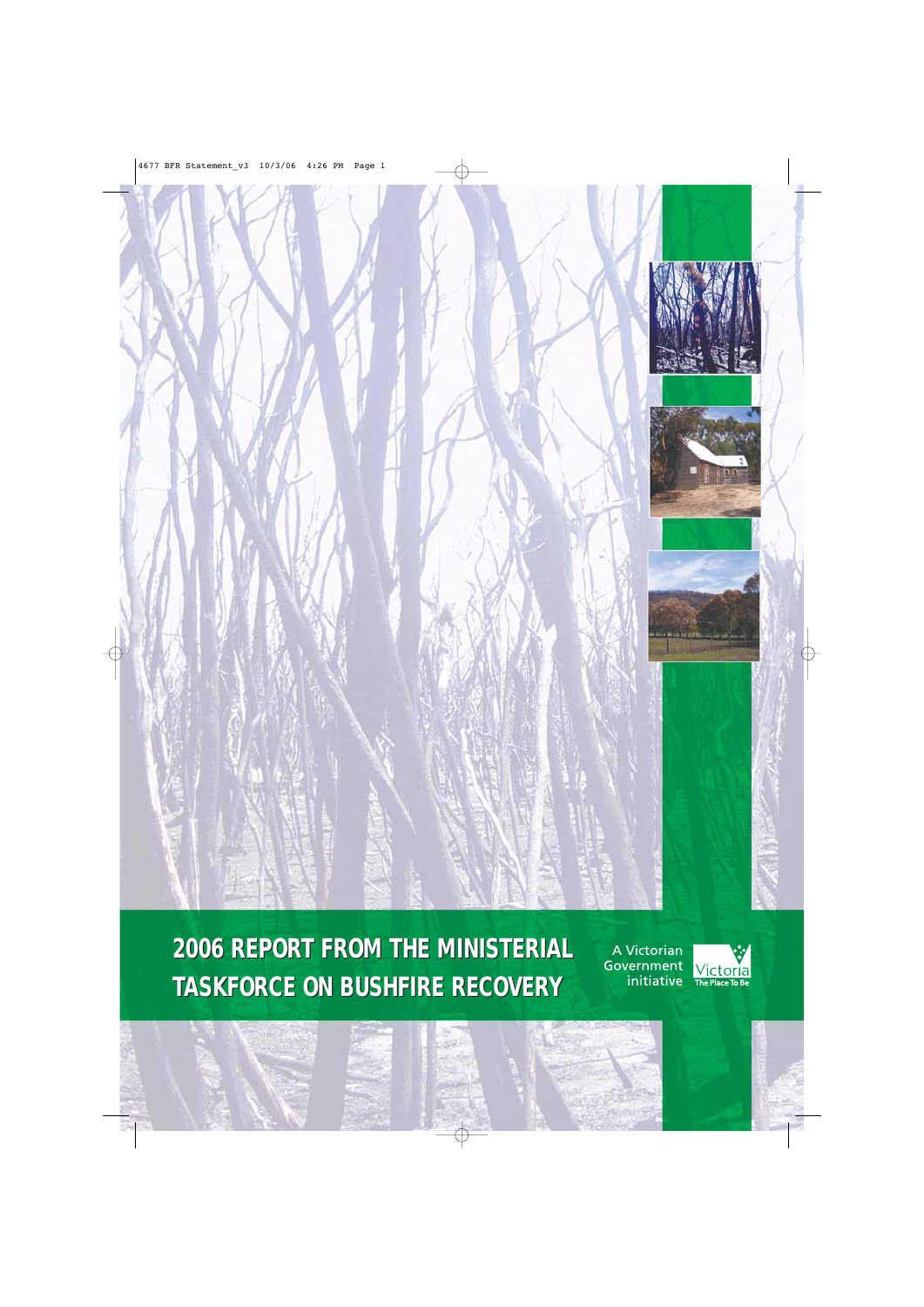

# **Foreword**

The bushfires in Victoria during December 2005 and January 2006 were widespread with significant fires in Gippsland, the Grampians region, Brisbane Ranges, Kinglake, Yea and south-west Victoria. While not as large as other fires in Victoria's history, the 2006 fires did result in the loss of a large number of private properties and significant stock losses.

Moreover, these fires witnessed the tragic loss of Campbells Creek firefighter Trevor Day, and Malcolm Wilson and his 12 year old son, Zeke, from Stawell. The Government extends its deepest sympathy to their families, friends and colleagues. Another firefighter, Rebecca Helwig of Barnawartha, lost her life later in the fire season. The Government also extends its sympathy to her family, friends and colleagues.

In the wake of the 2002-03 fires, a Ministerial Taskforce was established to assess the impact of the fires. It quickly put in place a range of recovery measures. In its Final Report the Taskforce outlined actions required for the recovery phase and detailed additional policy and funding initiatives to support the rejuvenation of the fire-affected communities and to restore public assets and help private landholders whose properties were affected.

That Report was followed by a detailed examination of the 2002-03 Victorian Bushfires chaired by Mr Bruce Esplin, Emergency Services Commissioner, Victoria (the 'Victorian Bushfire Inquiry'). It made numerous recommendations, one of which was support for the Auditor General's May 2003 Report 'Fire Prevention and Preparedness'. These reviews sought to identify ways in which fire prevention/ mitigation, response and recovery could be enhanced and organisational structures and systems improved.

It was this spirit of co-operation that minimised individual tragedy and loss in the 2006 fires, as did the dedication of volunteer and paid fire fighters, support staff and other volunteers. Other factors that reduced the loss of life and property were improvements in operational fire management, the preparedness of local communities and the high level of co-operation between local councils during and after the fires.

This Ministerial Taskforce was established by the Premier on 30 January 2006.

An Interdepartmental Committee (IDC) was established to support the Taskforce and to co-ordinate its functions with those of the State Emergency Recovery Planning Committee. This ensured a whole-of-government approach to the management of the recovery process.

Members of the Taskforce visited fire affected areas and engaged in community forums. This dialogue with communities shaped much of the response effort, and this Report outlines measures undertaken to assist with their recovery.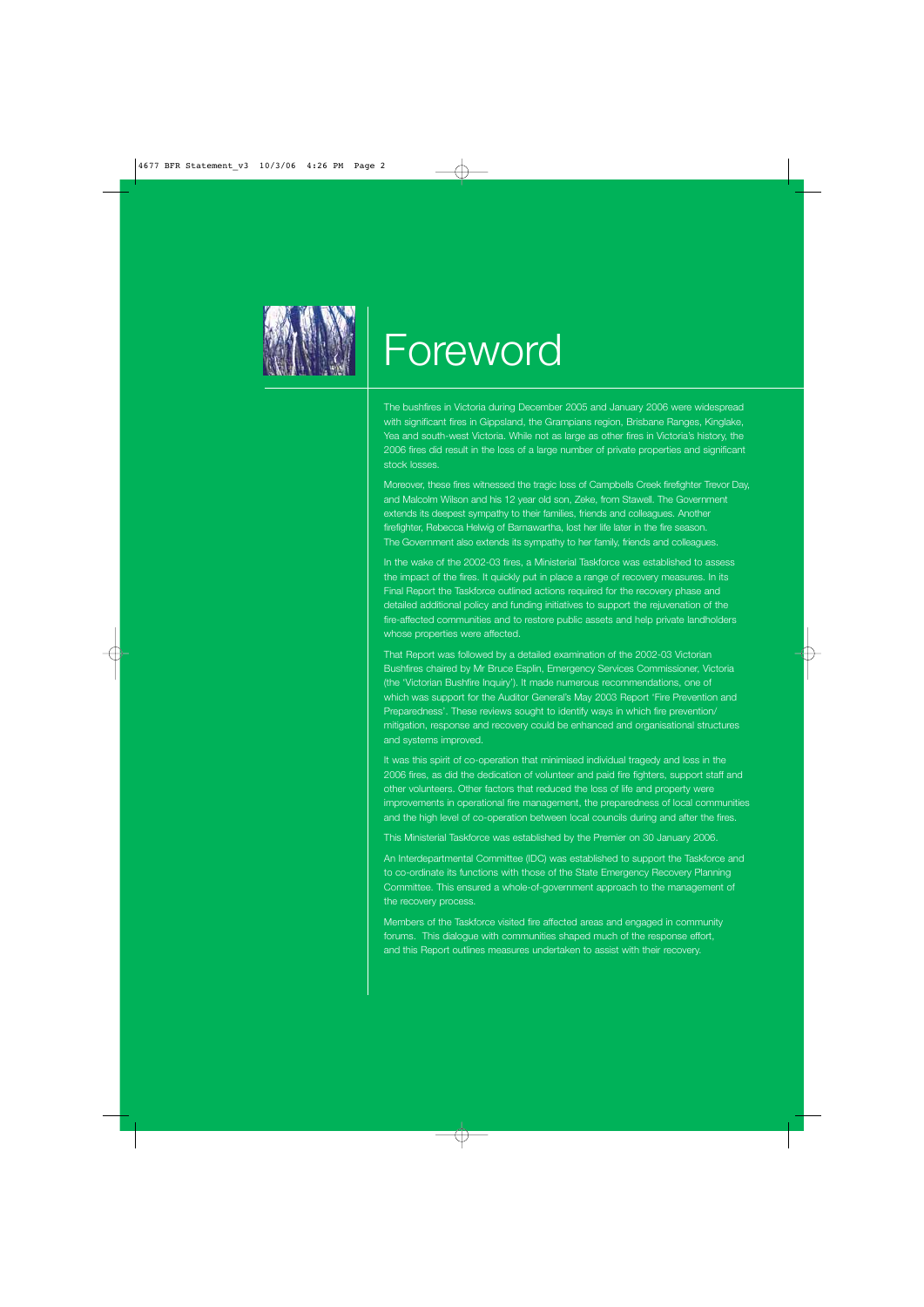One of the outstanding features of the response to these fires was the level of community engagement from a very early stage in the fire response. There were 101 community meetings undertaken during the January 2006 fires, attended by 16,000 people. These figures are indicative of the greater commitment of fire agencies to inform and involve local communities throughout fire suppression and recovery. As well, ABC Radio's continuous coverage during the emergency period significantly enhanced the level and quality of information to communities during the fires.

The Government will continue to support the recovery process, assess the impact of the fires on communities and respond to any outstanding issues that need to be addressed.

**The Hon John Brumby MP Chair**

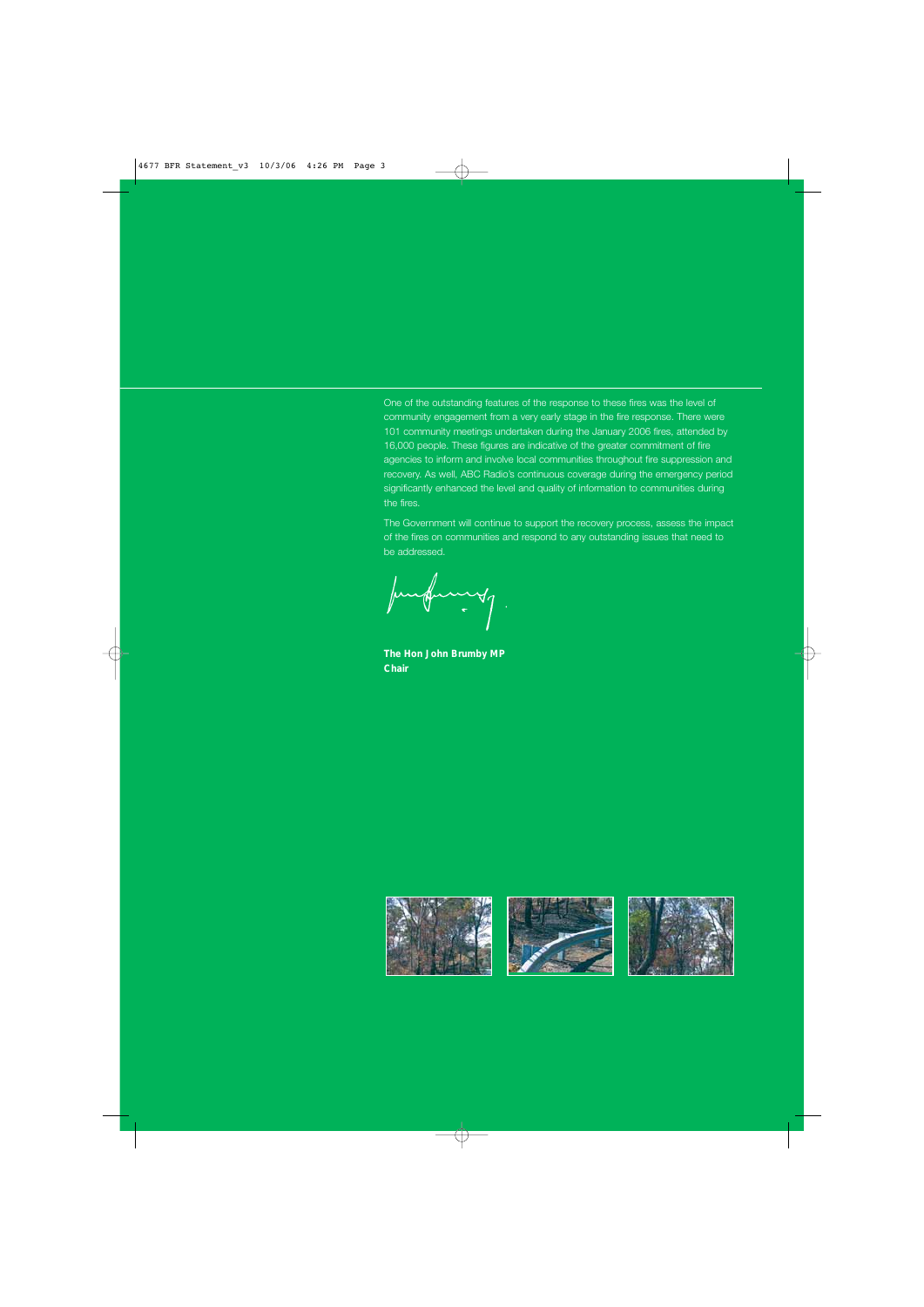





# Taskforce members

The Ministers appointed to the Taskforce were:

**The Hon John Brumby MP,**  Treasurer and Minister for State and Regional Development (Chair)

**The Hon John Thwaites MP,**  Deputy Premier and Minister for Water, Environment and Victorian Communities

**The Hon Bob Cameron, MP,**  Minister for Agriculture

**The Hon Sherryl Garbutt MP,**  Minister for Community Services

**The Hon Candy Broad MLC,**  Minister for Local Government

**The Hon John Pandazopoulos MP,**  Minister for Tourism

**The Hon Tim Holding MP,**  Minister for Police and Emergency Services

Secretariat: The Taskforce was supported by an Interdepartmental Committee jointly chaired by senior officers of the Department of Human Services and Regional Development Victoria.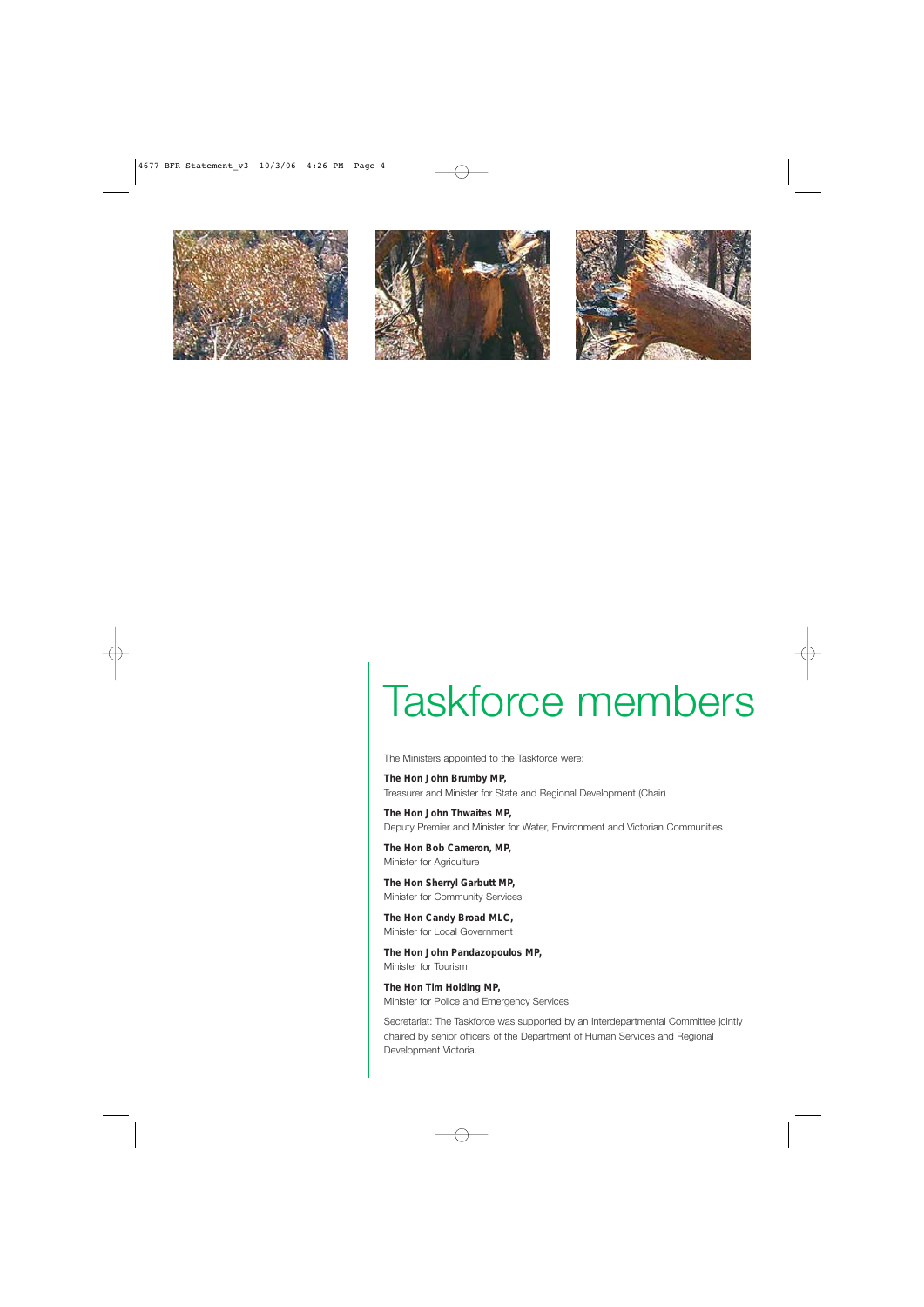# Contents

| Foreword |   |
|----------|---|
|          | Ш |
|          |   |
|          |   |
|          |   |
|          |   |
|          |   |

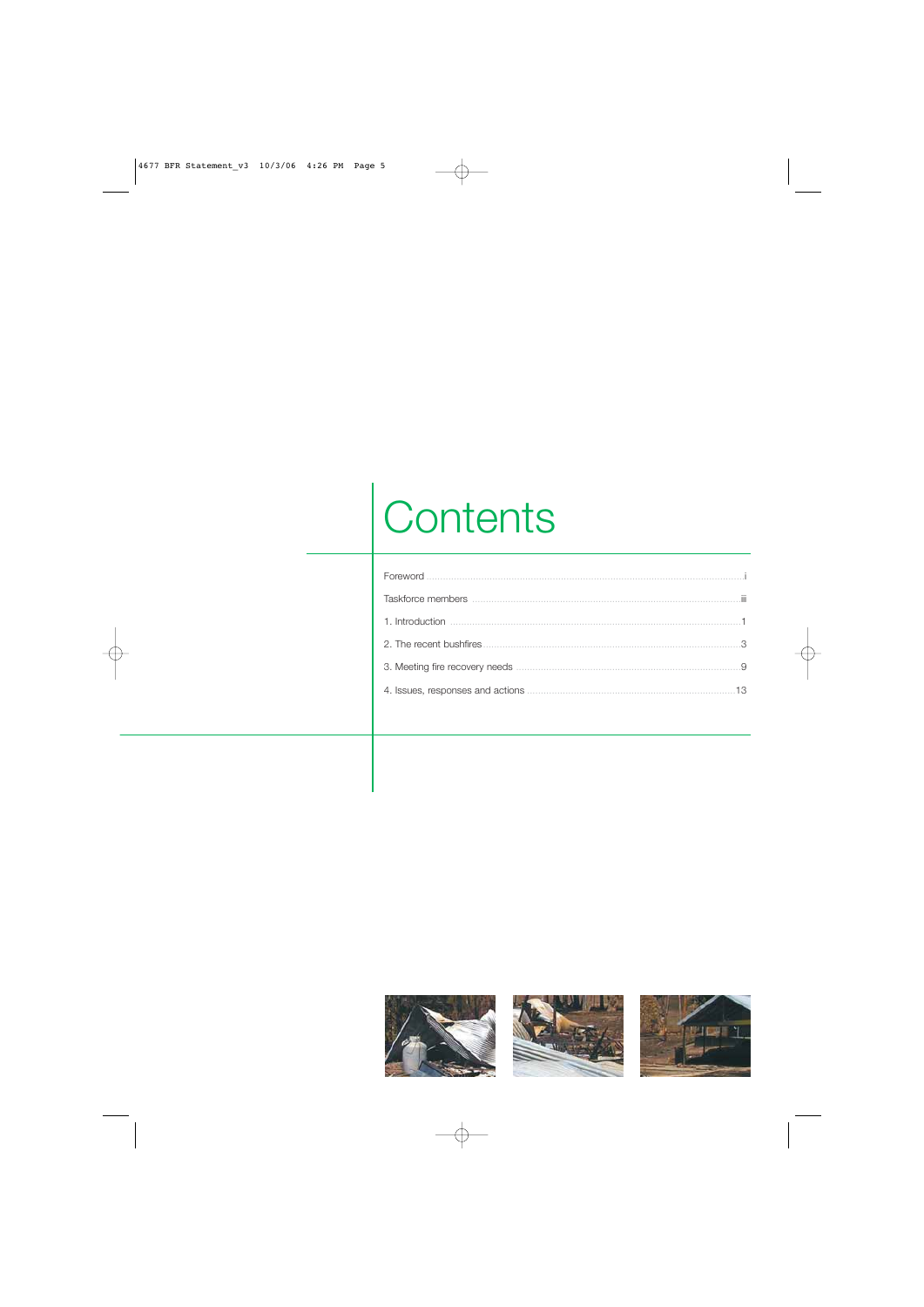# 1. Introduction



# **1.1 Establishing the Ministerial Taskforce**

In response to the bushfires that significantly impacted on communities during December 2005 and January 2006, the Premier, Hon Steve Bracks MP, convened a Ministerial Taskforce on Bushfire Recovery on 30 January 2006.

The Taskforce followed a similar approach to that of the 2003 Bushfire Recovery Taskforce, and was led by the Treasurer and Minister for State Regional Development, the Hon John Brumby MP.

The role of the Taskforce was to assess the impact of the fires and quickly put in place a range of recovery measures that would complement recovery programs already undertaken by communities. The Terms of Reference governing the Taskforce were to:

- undertake local assessments to determine the impact of the fires on the economy, environment infrastructure and communities in country Victoria;
- work with Tourism Victoria and local operators to identify ways to assist the industry;
- determine whether existing Government programs and projects can be fasttracked to boost confidence in affected regions;
- assess the need for any immediate additional short-term programs to assist communities and individuals recover from the fires;
- recommend to Cabinet a range of medium and longer-term policy initiatives to restore growth opportunities and confidence; and
- liaise and work with business, local government and media organisations to focus recovery efforts in the region.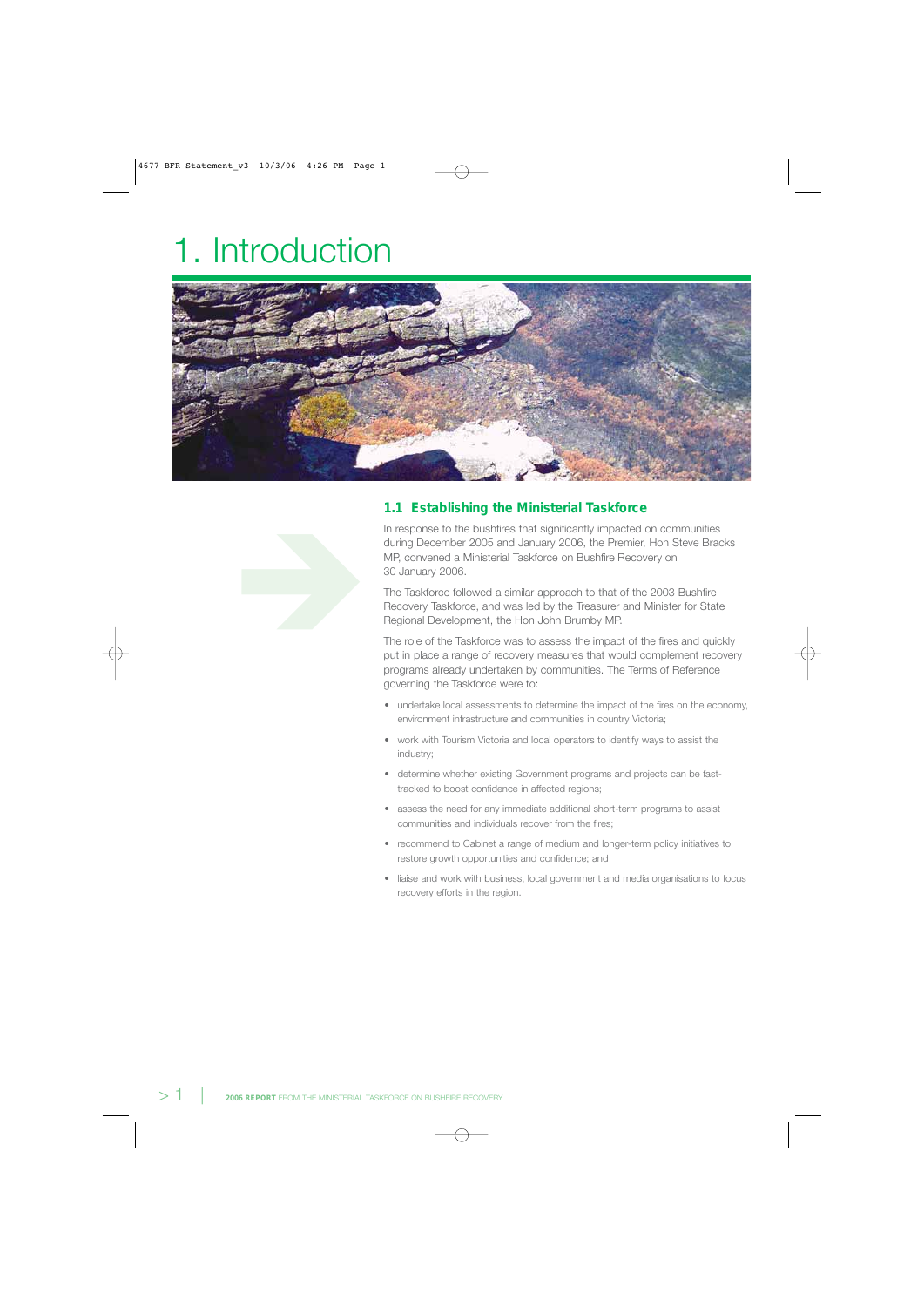

# **1.2 Bushfire recovery - Ministerial Community Consultation Program**

The Taskforce's immediate task was to assess firsthand the impact of the fires on the communities, environment and economy. It achieved this through an intensive Ministerial Consultation Program visiting the fire affected areas of the State to inspect damage and engage with communities. 

The Premier visited Stawell and the Grampians region on 24 January 2006 prior to the Taskforce being announced. Members of the Ministerial Taskforce visited the following fire affected areas:

| 3 January 2006      | Stawell                                                              |
|---------------------|----------------------------------------------------------------------|
| 29 January 2006     | Erica                                                                |
| 31 January 2006     | Grampians Region                                                     |
| 2 February 2006     | Murrindindi Shire                                                    |
| 6 February 2006     | Anakie and Brisbane Ranges                                           |
| 8 - 9 February 2006 | Dunkeld, Halls Gap, Pomonal, Moyston and the Grampians National Park |
| 17 February 2006    | Moe, Erica, Rawson, Walhalla and Traralgon                           |
| 23 February 2006    | Tyrendarra, Macarthur and Mt Eccles National Park                    |
| 7 March 2006        | Moondarra in Gippsland                                               |

An Interdepartmental Committee (IDC) was established to support the Taskforce and has worked across Government to develop recovery measures to ensure families and businesses affected by the fires have the best opportunities to recover quickly from the devastation. This approach recognises that rebuilding must occur at the individual and community level, but that there are ways in which Government assistance will speed this recovery process.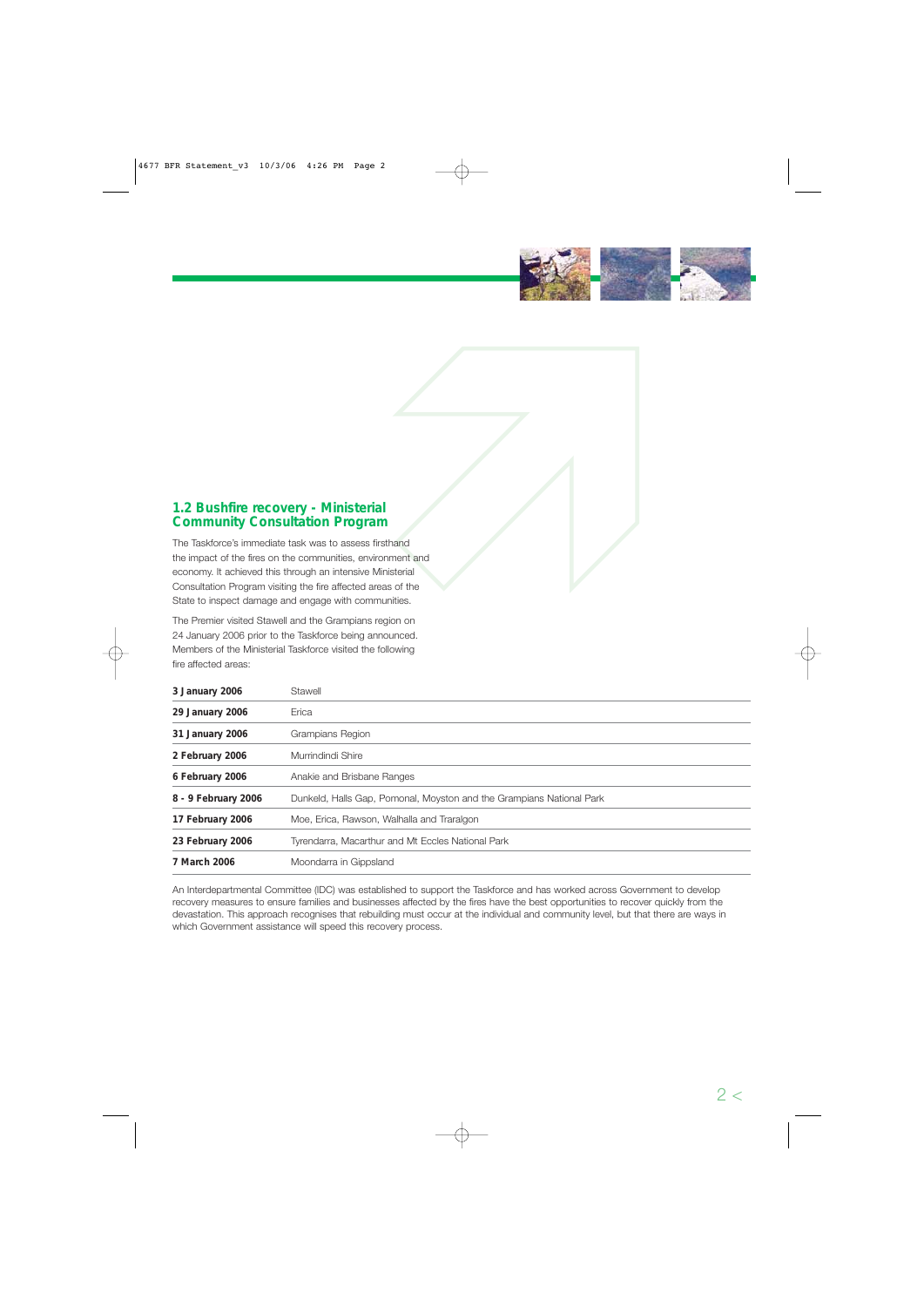# 2. The recent bushfires



# **2.1 Profile of the fires**

#### **Size**

Across Victoria more than 500 fires broke out in January 2006 (including New Year's Eve). The fires with greatest impact on the Victorian community occurred in the Stawell (Deep Lead), Yea, Moondarra, Grampians, Kinglake and Anakie areas. These fires burnt around 160,000 hectares, of which approximately 60% was public land and 40% private property. Fifty seven houses were destroyed and 359 farm buildings lost, including 39 woolsheds and 22 haysheds. Stock losses totalled more than 64,000, including 63,243 sheep, 557 cattle and over 2,500 commercial beehives.

A comparison with past major Victorian bushfire events is shown in Table 2.1 below.

| Table 2.1             |             |         |             |         |
|-----------------------|-------------|---------|-------------|---------|
| Losses                | 1939        | 1983    | 2003        | 2006    |
| <b>Fatalities</b>     | 71          | 47      |             | 4       |
| <b>Houses</b>         | 650         | $2000+$ | 41          | 57      |
| <b>Stock losses</b>   | Not known   | 27,000  | 11,600      | 64,265  |
| Area Burnt (hectares) | 1.5 million | 200,000 | 1.3 million | 160,000 |

#### **Fire affected areas**

Communities and towns within the following municipalities were impacted by the significant fire events:

- Ararat Rural City
- Baw Baw Shire
- Glenelg Shire
- Golden Plains Shire
- Greater Geelong City
- Horsham Rural City
- Latrobe City
- Moorabool Shire
- Moyne Shire
- Murrindindi Shire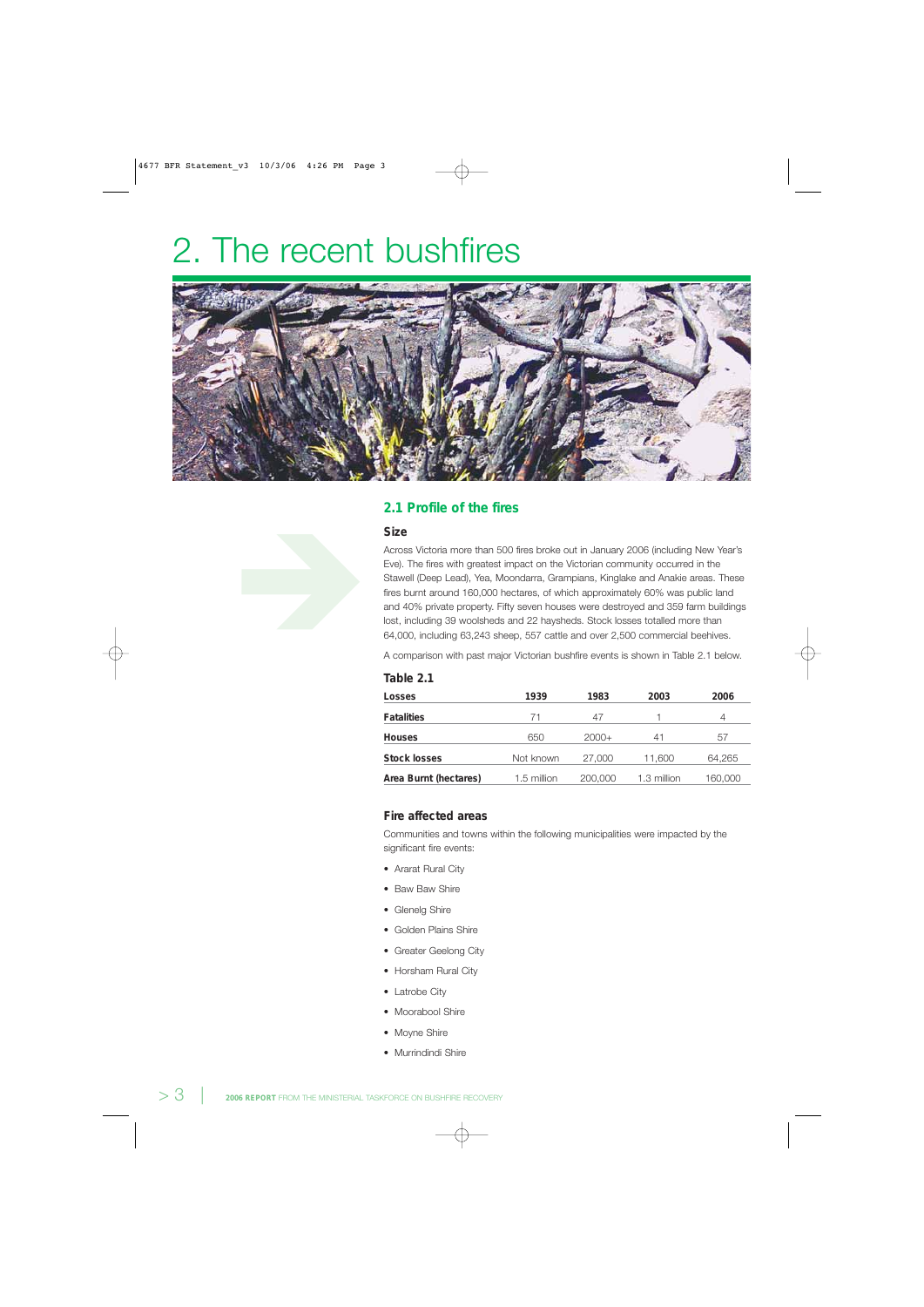

- Northern Grampians Shire
- South Gippsland Shire
- Southern Grampians Shire

# **2.2 Management of the fires**

# **Fire Suppression**

Considerable fire fighting resources (including interstate support) were committed to combating the fires. In addition, countless personnel and volunteers from across numerous government departments and agencies, local government, volunteer and community organisations were involved in supporting suppression activities and continue to support recovery efforts. The community and volunteer efforts are an integral part of successful response activities under of the State Emergency Response Plan.

The Taskforce acknowledges and would again like to extend its gratitude to the more than 5000 volunteers and paid personnel who were involved in the suppression of the fires and to those who provided a range of backup support to them.

The Taskforce would also like to acknowledge the many individuals and businesses who contributed time, goods and services during the fire emergency. Local businesses and community groups offered facilities and services at no cost. Staff from community health services, bush nursing centres, hospitals and neighbourhood houses supported communities with health care, information and counselling. Many employers across the State supported their employees serving as volunteers during the bushfire period.

# **Local government activities**

Acting as the first point of contact for a range of recovery services, local government established a number of emergency relief centres to provide initial support and shelter to those people who chose to leave their homes. Once the immediate threat of the fires had passed, recovery centres were established at Anakie, Ararat and Stawell to provide advice, immediate assistance and referral to appropriate local service providers.

The Taskforce congratulates local gove<br>shown strong leadership in responding<br>communities. Particular acknowledgem<br>councils that, although unaffected by the<br>provided a range of support and assist<br>neighbouring councils. The Taskforce congratulates local government, who have shown strong leadership in responding to the needs of their communities. Particular acknowledgement must go to those councils that, although unaffected by the fires themselves, provided a range of support and assistance to their neighbouring councils.

# **Community interaction**

 Community meetings were held both pre-fire and during the actual fire events. The meetings were an excellent opportunity to inform and advise residents as to what they could expect when fires occurred and what they could do to protect themselves and their properties. The level of attendance at these community meetings was more than double that of previous fires, which is an indicator of greater community involvement and enhanced empowerment, and of the lessons learned from 2003.

Community meetings also proved a great opportunity for the community to provide specific fire area information (eg. correct road names on fire maps) that assisted Incident Management Teams in providing accurate and up-to-date information. Some community interactions were less formal but none the less effective (eg. an officer available at local stores/locations at certain times each day) and provided individuals with a chance to ask questions, gain information and support, and provide feedback to the Department of Sustainability and Environment (DSE) and the Country Fire Authority (CFA) personnel throughout the incident. The combination of activities in some places provided a much better link between community members and fire management staff.

The recommendations in the Victorian Bushfire Inquiry leading to Integrated Municipal Fire Management Planning are currently in an advanced stage of development. This improved approach will formalise and facilitate much closer community-agency interaction in the provision of local knowledge for fire control personnel.

Recovery information and activities began in parallel with response activities, which also meant that respite and support were available very early on in some cases.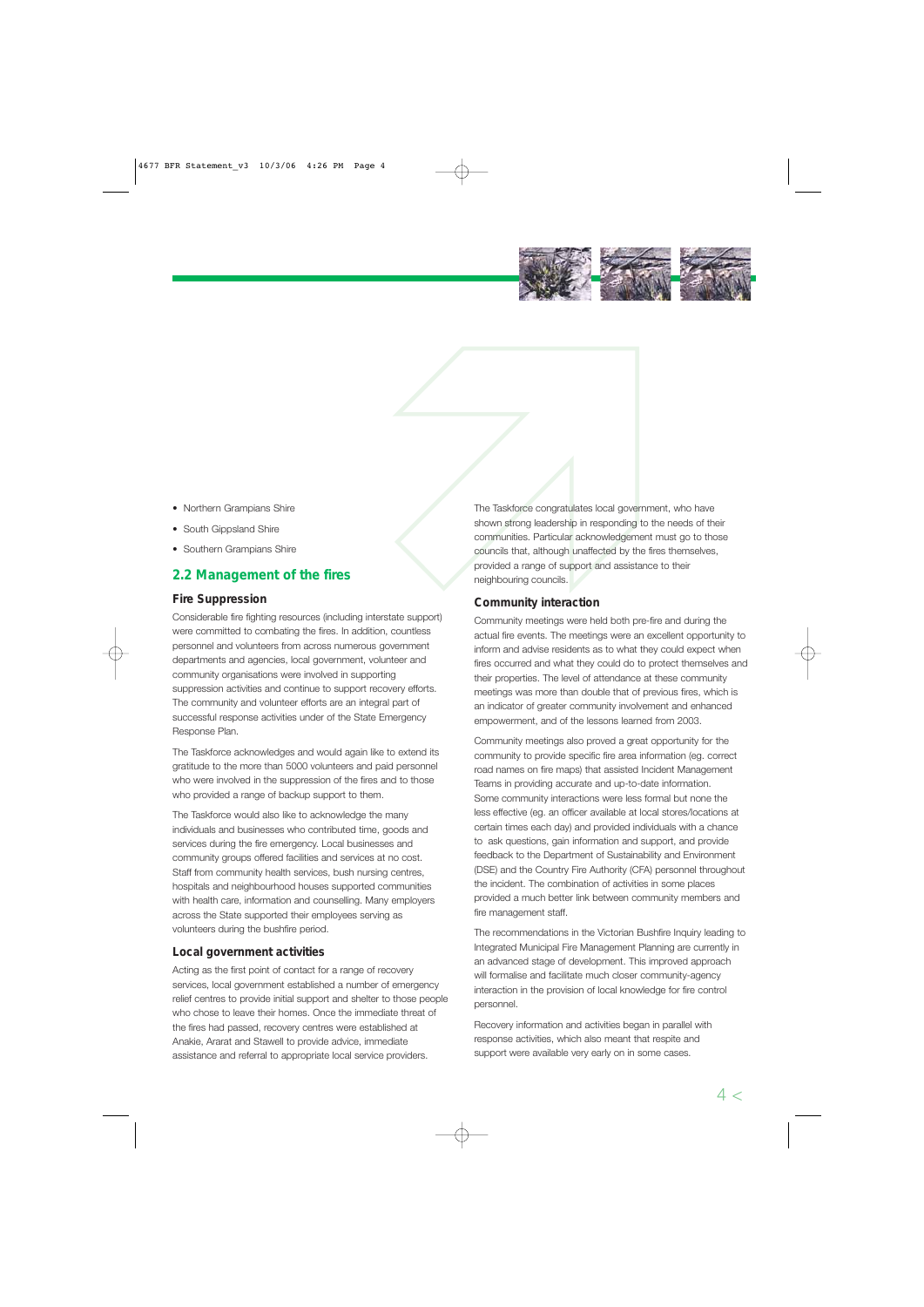## **2.3 Immediate impacts of the fires**

#### **Impact on individuals and communities**

The effects of bushfires on individuals and communities can be significant and long lasting. A distinguishing feature of the 2006 fires was that they directly damaged more private land and assets than the 2003 fires. Livestock losses of over 64,000 far exceed the 11,600 lost in 2003. Fifty seven houses were destroyed, 19 of which were principal places of residence, and a number of other residential properties suffered damage to fences, water tanks and other utilities. Some areas also had to cope without power for extended periods of time.

Many people were displaced, including tourists from the Grampians National Park area.

The fires threatened many communities for over a week particularly those in the Gippsland and Grampians areas. The timing of these fires also disrupted the start of school for some Victorian students.

One of the outstanding features of the response to these fires was the level of community engagement from a very early stage in the fire response. There were 101 community meetings undertaken during the January 2006 fires, compared with 82 during the Alpine fires in 2003. There was a total approximate attendance of 16,000 people at these meetings which were run over a short period of 9-10 days, compared with 58 days during the 2003 fires. These figures are indicative of the heightened level of interest about fire amongst community members, more towns and surrounding communities impacted by this series of fires, and a greater commitment by fire agencies (both CFA and DSE) to inform and involve local communities throughout fire suppression and into fire recovery. A number of other activities supported people who found community meetings uncomfortable, such as letter drops and informal meetings in local stores.

The complex issues created by the loss of life, property, income, and the threat posed by the bushfires can have adverse health and social outcomes for individuals. While most people cope, some of the possible health outcomes can include anxiety, depression, poor nutritional status, grief and bereavement, exhaustion and in a small number of cases post traumatic stress.

#### Tom, Sarah, Pollyanna and Ford Guthrie "Thermopylae", The Grampians Australia Day, 2006.

Our house and woolshed were saved but otherwise there was not much left and it was a similar story with many of our neighbours.

The fire burnt 95% of our estate Thermopylae, approximately 3,500 sheep, machinery, sheds, hay, vines and fencing. Our pony is also presumed to have been lost in the fires.

The fire came with a ferocity that matched the gale force winds blowing at the time, surprising us by its speed and magnitude. Within minutes it was dropping fireballs into the paddocks.

The fire trucks and the Parks Victoria units were brilliant and no doubt prevented the grass fire getting up to the house or into the woolshed.

The biggest job following the fire is to put down suffering sheep and bury all dead stock. A terrible task, but fortunately we had a team of about 15 to help with the job.

We have had fantastic support from so many. It's been tough going but we have great friends and that's kept our spirits up. We're fit and well, our pets and sheep dogs safe and Thermopylae will soon return to being that special place we know it to be.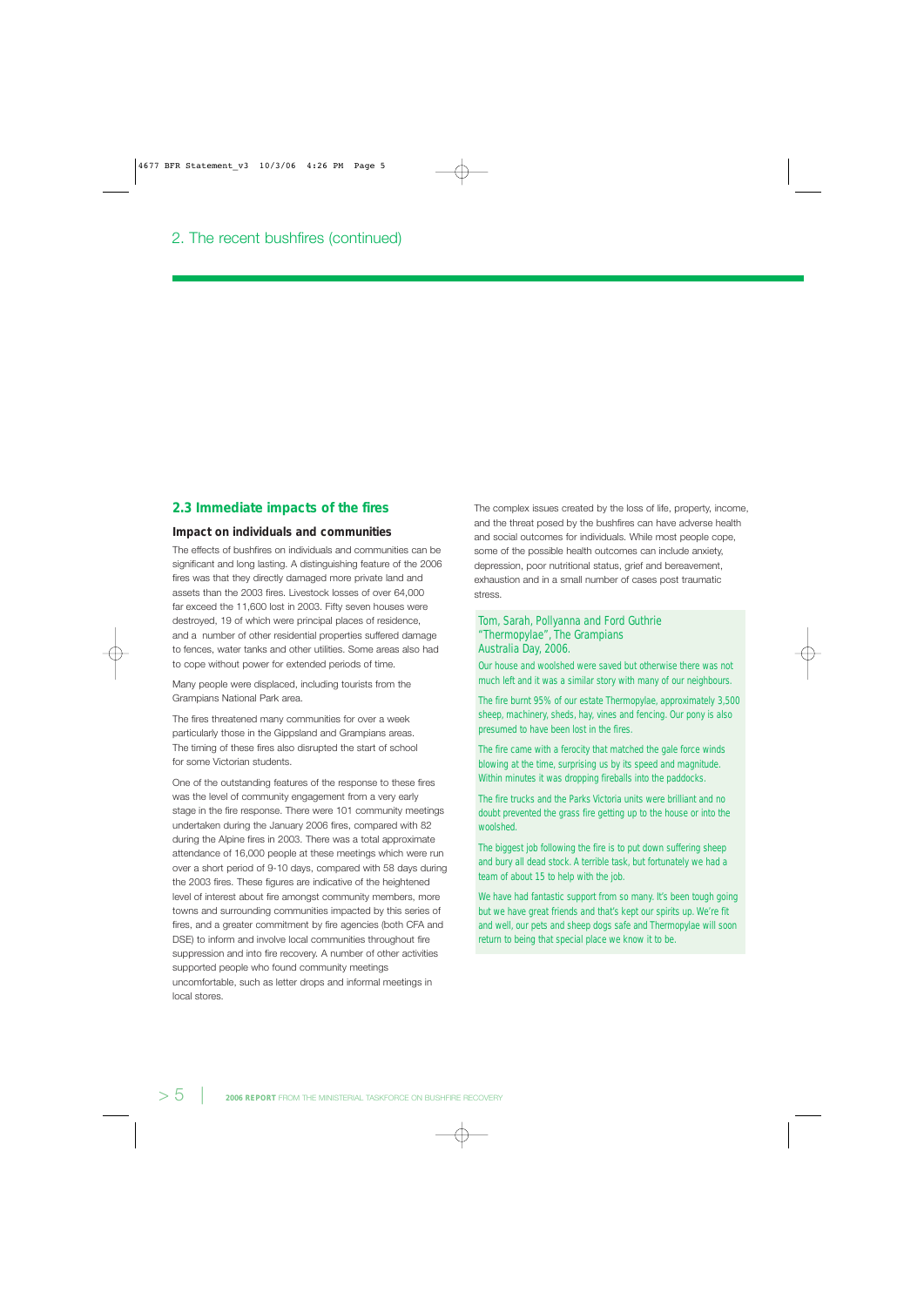

# **Impact on small business and tourism**

Industry, particularly that related to tourism, was hard hit by the immediate impacts of the bushfires, and is likely to feel the effects for some time to come. In areas such as the Grampians, this impact also resonates across neighbouring communities that rely indirectly on the tourism industry. Businesses immediately lost revenue through the almost instant cessation of tourism activities, putting pressure on their viability and having an impact on their supply chains and on existing and potential employment opportunities.

A survey of 102 tourism-related Grampians businesses compiled by Tourism Alliance Victoria, in partnership with the newly formed Grampians Region Tourism Recovery Group (GRTRG), identified that the loss of revenue during the peak season will have a significant impact as businesses rebuild. Fifty nine per cent of the businesses responding to the survey indicated that over 75% of their business turnover was related to the Grampians National Park. This critical connection between the natural landscape, visitor activity and tourism businesses is what underpins the \$187 million per annum tourism industry in the Grampians region. The survey also highlighted concerns over the impact on cash flow during peak season, bookings lost in advance some as far out as eight weeks, and at least 112 staff laid off as a result of the fires. Businesses and communities are also suffering from non-recoverable losses resulting from the cancellation of scheduled events.

The capacity to bounce back after the bushfires will be tested for many businesses with 61% of respondents indicating difficulty in being readily able to finance future business growth, and the Wimmera Development Corporation estimating that tourism downturn resulting from bushfire devastation will cost the Grampians regional economy up to \$100 million.

# **Impact on agriculture**

Impact on agriculture<br>
Intit by the<br>
The agriculture sector affected by the<br>
cattle, horticulture (vines, orchards, oliver)<br>
Grampians,<br>
and apiary enterprises. Forty-four per<br>
nunities<br>
s<br>
Ifestyle or hobby farms. The agriculture sector affected by the fires consists of sheep, cattle, horticulture (vines, orchards, olives and nursery), forestry and apiary enterprises. Forty-four per cent of affected properties were of a commercial nature with the remainder classed as lifestyle or hobby farms.

> hectares of farming land owned by 603 property owners/lessees Estimates on agricultural losses are that approximately 62,000 were burnt. Assets lost included 57 houses, more than 350 other buildings and over 64,000 head of livestock (63,243 head of sheep, 557 head of cattle and 464 other stock). Fencing losses equated to over 364km of crown land boundary fencing and 2,281km of other boundary or internal fencing. Over 2,500 beehives managed by 18 apiarists were also lost as was 900ha of plantations (pine and eucalypt).

# **Impact on national parks**

Approximately 98,000 hectares of national parks and conservation areas and 6,000 hectares of State forest were burnt in the bushfires. National and State parks that were significantly impacted were the Grampians National Park, the Brisbane Ranges National Park and the Moondarra State Park.

A desk-based analysis of infrastructure destroyed in the National and State Parks has been undertaken, however, field checking is taking place to confirm this. It is expected that the field checking will corroborate that there has been significant damage to existing infrastructure.

Parks Victoria has already trained tourism operators to conduct site assessments and this will provide alternative employment opportunities.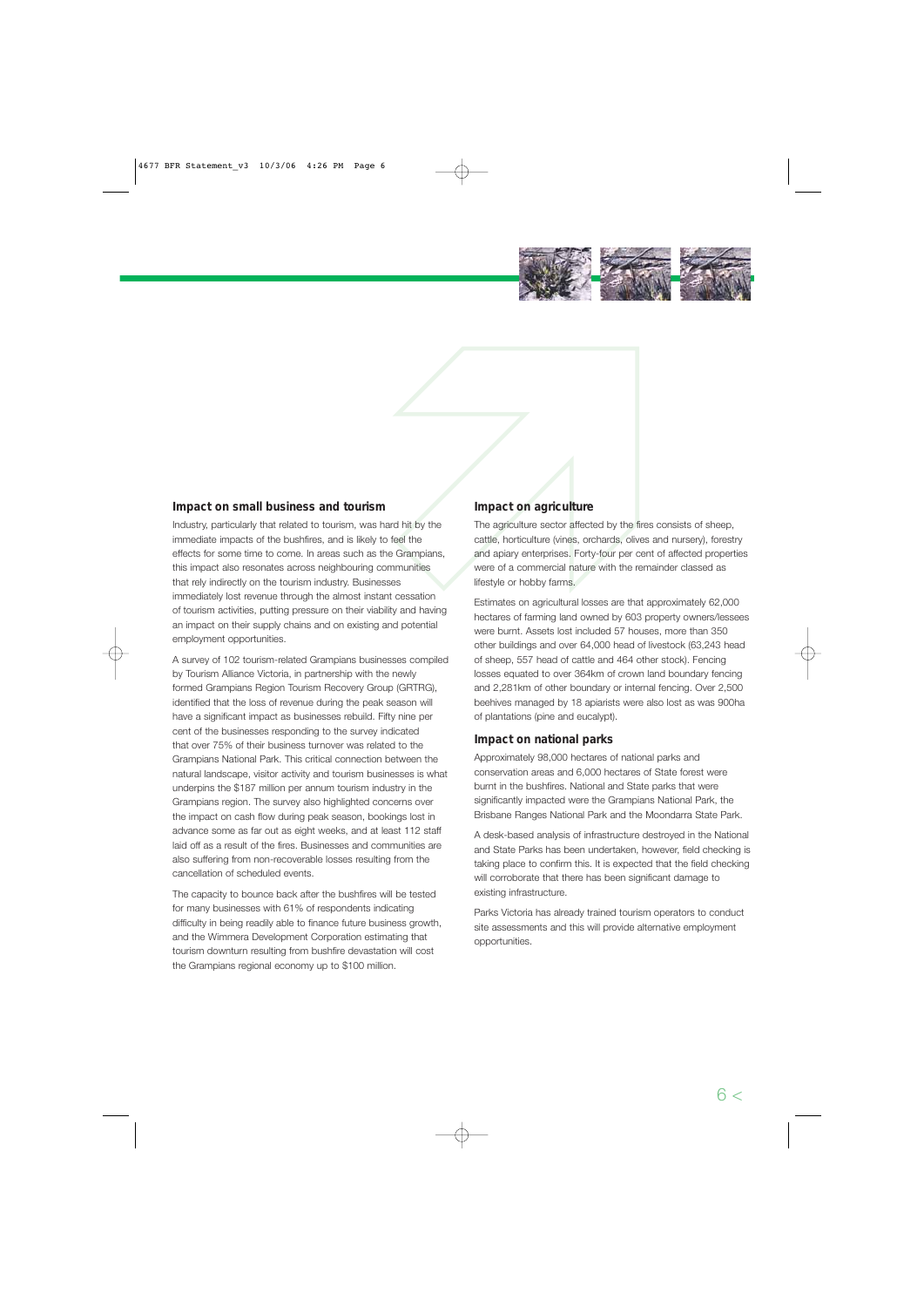#### **Environmental Impact**

Unlike the Alpine fires of 2002-03, the fires of January 2006 occurred across the State and had greater direct and short-term impacts on private land and communities. The environmental impacts therefore are more diverse and demand varied responses from the relevant agencies, including DSE, the Department of Primary Industry (DPI) and statutory bodies such as Parks Victoria, water authorities and catchment management authorities.

By far the largest of the fires was in the Grampians, which affected large areas of the National Park as well as water catchments serving communities in the west of the State. However, while other fires may have had smaller areas burnt, their impacts on local environments have also been significant.

The experiences of the 2003 fires and the reports on their impacts have helped preparedness and the management of risk, which has been reflected by the response to the 2006 fires.

#### **Impact on water quality**

Following the Grampians and Gippsland fires, where the impact on water quality was most pronounced, Wimmera Mallee Water and Gippsland Water moved quickly to identify immediate risks to supplies of potable water and, in conjunction with the Department of Human Services (DHS), offered short-term supplies of bottled water and fresh supplies of domestic water.

Recognising risks to catchments in the event of rain, fire crews commenced immediate rehabilitation works to fire trails and breaks as soon as it was safe to do so. These short-term works were treated as part of the fire suppression effort, with the aim of ameliorating immediate risks from run-off and erosion.

#### **Ecological Impact**

The opportunity will also be taken to undertake works to control weeds and animal pests. These opportunities arise on both public and private land, in co-operation with land owners. There are also opportunities to assist private land owners in fencing out remnant vegetation as part of erosion control and broad land management works.

#### **Impact on Roads**

Of critical importance to helping people and industries get back on their feet has been the reopening of road networks. Even short-term road closures make it difficult for communities to easily access critical supplies, for farmers to move stock to better feeding areas or move fodder, to allow access to insurance or counselling support and to enable visitors to the area to move around freely.

The Grampians fires affected over 240km of roads across the local and state road network. All state declared roads are now open and most of the local roads outside the Grampians National Park region have also now re-opened.

Most of the significant damage to the road network occurred on the forest road system. These roads vary in quality from sealed tourist roads to fire access tracks. DSE, through Parks Victoria, is continuing to re-open these roads, although the scale of the fires makes this a time-consuming activity. In the Grampians National Park alone more than 1200km of forest roads were affected.

#### **State declared roads**

These fires did not have a significant impact upon the state declared road network, with the exception of the Northern Grampians Road from Halls Gap to the Horsham Rural City Council boundary, where more than 3000 roadside guideposts were destroyed.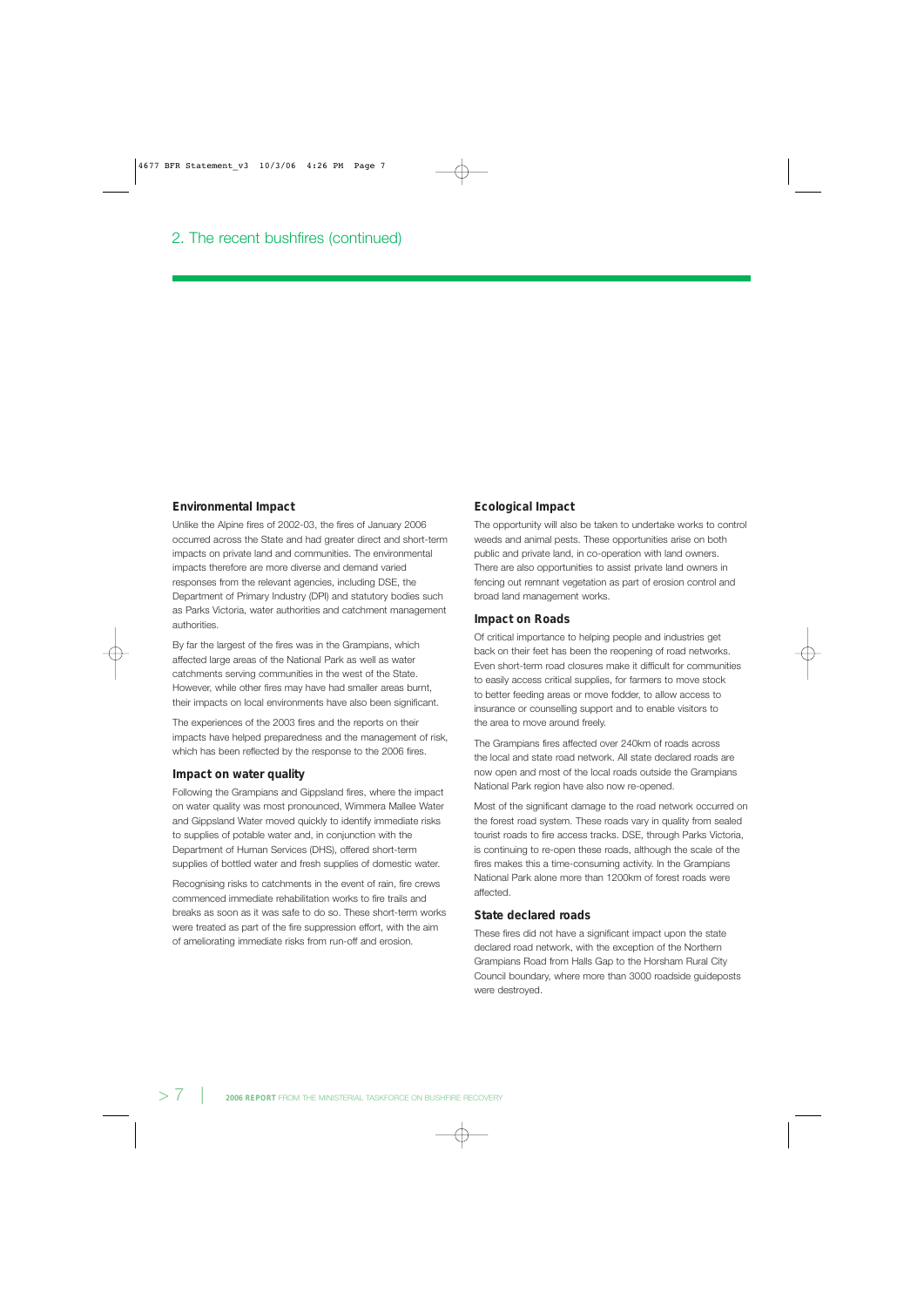

# Nost local conditions are that to take the progress of recovery of totalling 180km.<br>Nost local roads open.<br>Nost remaining roads will be open.

# **Local Roads**

# **Table 2.2 shows the municipalities that have had local roads affected by fire damage.**

| <b>Shire</b>                | <b>Extent of Damage</b>                                                                | Progress of recovery                                                                                                                                                                                                                                                                                   |
|-----------------------------|----------------------------------------------------------------------------------------|--------------------------------------------------------------------------------------------------------------------------------------------------------------------------------------------------------------------------------------------------------------------------------------------------------|
| Rural City of Ararat        | 45 local roads affected totalling 180km.<br>One minor bridge.                          | Most local roads open.<br>Most remaining roads will be opened by the end of March.<br>Mint Road requires a bridge to be constructed.<br>A second check by arborists to re-assess trees (and related<br>works) will take approximately three months, however,<br>roads will be open during this period. |
| Shire of Northern Grampians | Approximately 62km of local roads. Dead<br>and dangerous trees and roadside furniture. | Most works complete.<br>All local roads open.                                                                                                                                                                                                                                                          |
| Latrobe City                | 15 local roads. Grading work.<br>Cleanup of dead/ damaged trees.                       | All local roads open.                                                                                                                                                                                                                                                                                  |
| <b>Baw Baw Shire</b>        | 14 local roads. Virtually no local losses.                                             | All local roads open.                                                                                                                                                                                                                                                                                  |
| Murrindindi Shire           | 2 local roads.<br>Damage to roadside furniture.                                        | Signs have been replaced and roads open.<br>Bridge railing to be replaced by June.                                                                                                                                                                                                                     |
| City of Greater Geelong     | Minimal damage to roadside furniture.                                                  | Works completed.                                                                                                                                                                                                                                                                                       |

While some assessments are still progressing, the damage to local government road infrastructure is significantly less than in 2003. Councils have worked quickly and effectively to ensure the impact on local communities is minimised.

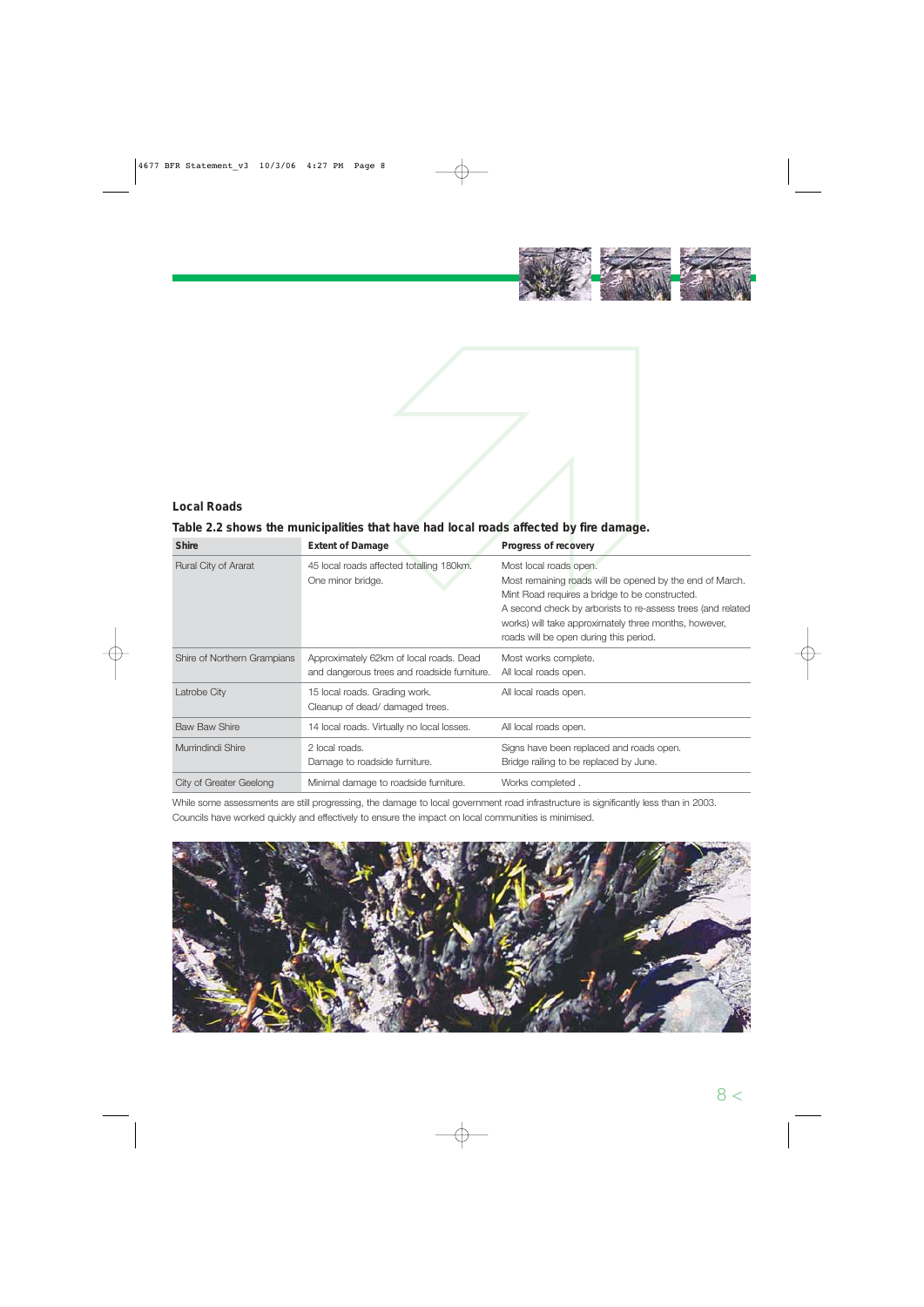# 3. Meeting fire recovery needs



# **3.1 Immediate actions**

#### **Initiating emergency recovery**

The Government and Community responded swiftly to the fires through the quick implementation of the State Emergency Recovery Plan. Municipalities immediately established recovery committees to monitor the impact of the fires and coordinate the delivery of services to the affected communities. They were supported by DHS, which established regional coordination committees in the Grampians, Hume, Gippsland and Barwon South West regions. Membership of these committees consisted of a range of local service providers, local government and Government agencies and departments.

Paralleling these efforts, a whole-of-government recovery response was initiated with the convening of the State Emergency Recovery Planning Committee. Its role is to coordinate the planning, and to oversee and monitor the response to all major emergencies such as the bushfires.

An immediate focus for the Government was to provide aid that was of a particular need in these fires, in addition to the community and volunteer efforts in fire fighting and fire suppression. This was augmented by individuals and businesses contributing time, goods and services during the fire emergency.

The Department of Primary Industries (DPI) contacted all rural landholders where practical to assess losses and to identify and attend to urgent needs such as animal welfare assessment, the humane destruction of stock, and the provision of advice relating to stock disposal. Advice was also provided by DPI to other recovery agencies and organisations to ensure more effective targeting of assistance measures (eg. emergency fodder and agistment, volunteer fencing and counselling).

#### **Victorian Government initial support for recovery**

A critical role for the Ministerial Taskforce on Bushfire Recovery was to assess the need for any immediate additional short-term programs to assist communities and individuals recover from the fires.

A wide range of immediate and targeted decisions have been announced since the Taskforce was established. Many of these decisions and announcements resulted directly from the Ministerial Consultation Program. Listed below are immediate responses made by the Government to date to support individuals, families and communities, farmers, tourism operators and other small business recover.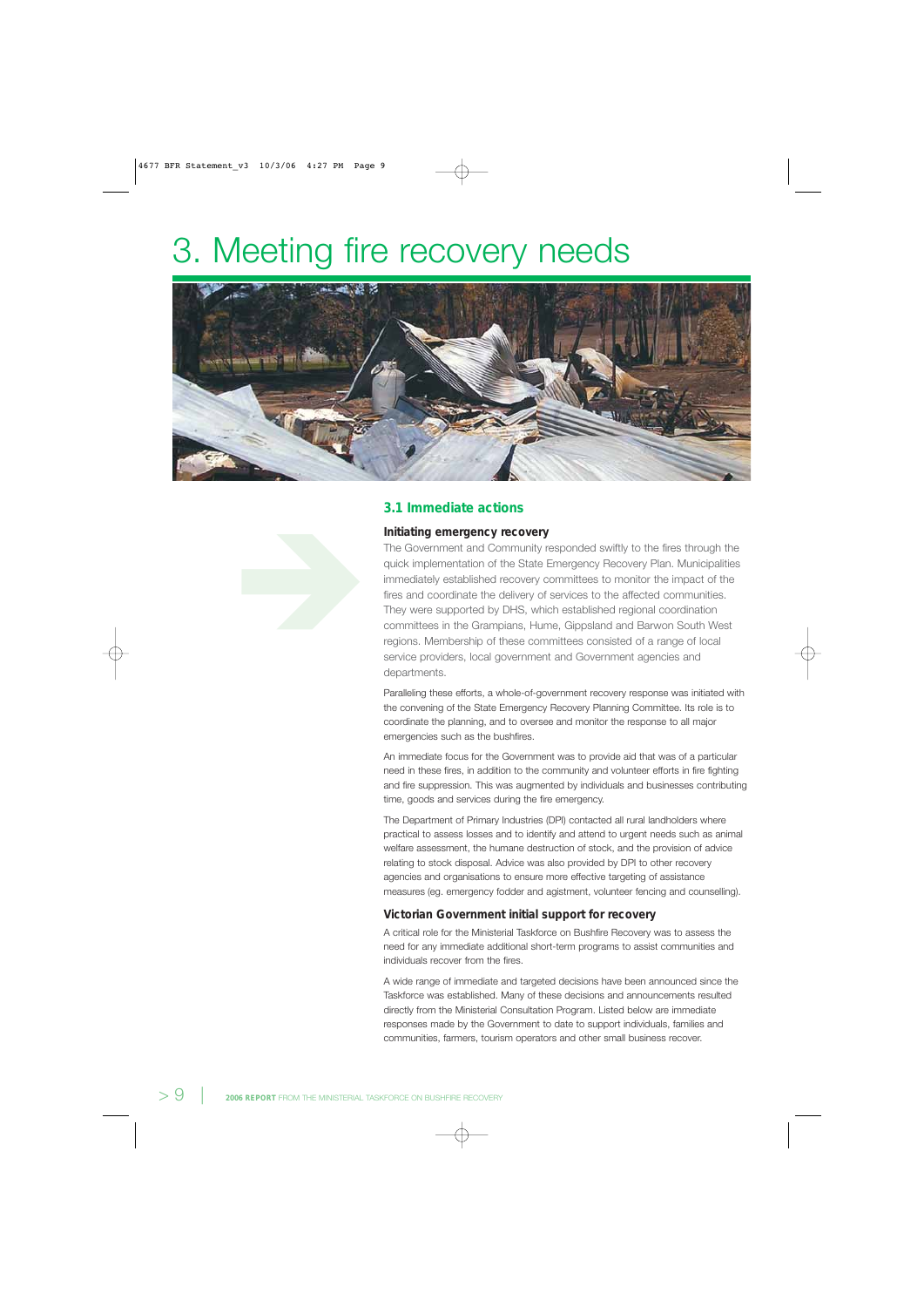

Also listed are actions aimed at aiding the rehabilitation of the environment and the restoration of damaged assets:

# **Supporting individual and community recovery**

- The Government is offering a range of immediate financial supports to individuals directly affected by the bushfires due to the need for evacuation or loss of homes. The Minister for Police and Emergency Services activated major Personal Hardship and Distress grants (up to \$21,900) for both the Stawell fires on New Year's Eve, and the Mount Lubra and Brisbane Ranges fires. These grants enable those people with limited financial resources to access assistance with temporary accommodation expenses, and to assist them re-establish their principal place of residence. The Temporary Living Expenses Grant of up to \$7,300 is payable to eligible households. The Re-establishment Grant has two components, both of up to \$7,300, that are payable for replacement of essential content items, and to effect structural repairs. Applications have been received and by the end of February 2006, just over \$80,000 had been approved.
- 390 payments of Emergency Grants totalling over \$280,000 have been made up to the end of February. These grants pay up to \$900 per household (\$360 per adult and \$180 per child) for essential needs.
- Accessing assistance for individuals following emergencies is difficult due to their reduced coping capacity from stress. Funding for personal support, case management and outreach services to better assist individuals with complex needs has been provided. A case management approach is taken which enables an affected individual to deal with one representative of the recovery system. \$60,000 has already been allocated to assist the Grampians Community Health Service and agencies in the Geelong region provide this service to individuals affected by the Mount Lubra fire and the Brisbane Ranges fire. At the end of February, over 100 families had sought case management assistance in the Grampians area and in Anakie.
- on of the<br>
and the minediate funding of \$255,000 to<br>
enable recovery coordination. The<br>
City of Greater Geelong, Shire of I<br>
Shire of Murrindindi, Baw Baw Sh<br>
each receive assistance to help the<br>
responsibility of coordina community engagement and coordinating local agencies. Immediate funding of \$255,000 to local governments to enable recovery coordination. The Rural City of Ararat, City of Greater Geelong, Shire of Northern Grampians, Shire of Murrindindi, Baw Baw Shire and Latrobe City will each receive assistance to help them meet their primary responsibility of coordinating and managing their local recovery activities. This includes undertaking impact assessment, establishing recovery centres, undertaking
	- Provision of information and referral to service providers through the Victorian Bushfire Information Line.
	- Extension of the Education Maintenance Allowance (EMA) to those families with children affected by bushfire. Parents/guardians who have received an Emergency Grant may apply for the EMA for 2006 under the 'Special Consideration' category.
	- \$500,000 package of assistance to support economic and social renewal projects in fire affected communities. This includes grants for up to \$20,000 to 11 local councils for out-of-pocket expenses incurred towards the economic recovery process.
	- The Government contributed \$444,400 to fast-track three projects (totalling \$666,600) under the Government's existing Small Towns Development Fund to boost confidence in affected regions:
		- A Southern Grampians Tourism project (total cost: \$375,000) to provide tourist maps and interpretive story boards to link 12 small towns and communities;
		- The redevelopment of the Moyston Community Centre (project cost: \$165,000); and
		- Upgrading the Willaura Memorial Park (project cost: \$60,000).
	- The Department for Victorian Communities (DVC) provided a \$4,000 grant to the Anakie and District Community Group Neighbourhood House as it effectively became the local headquarters during the fires in its surrounding area, and a \$2,000 grant to the Kinglake District Neighbourhood House in recognition of its support of the emergency relief effort.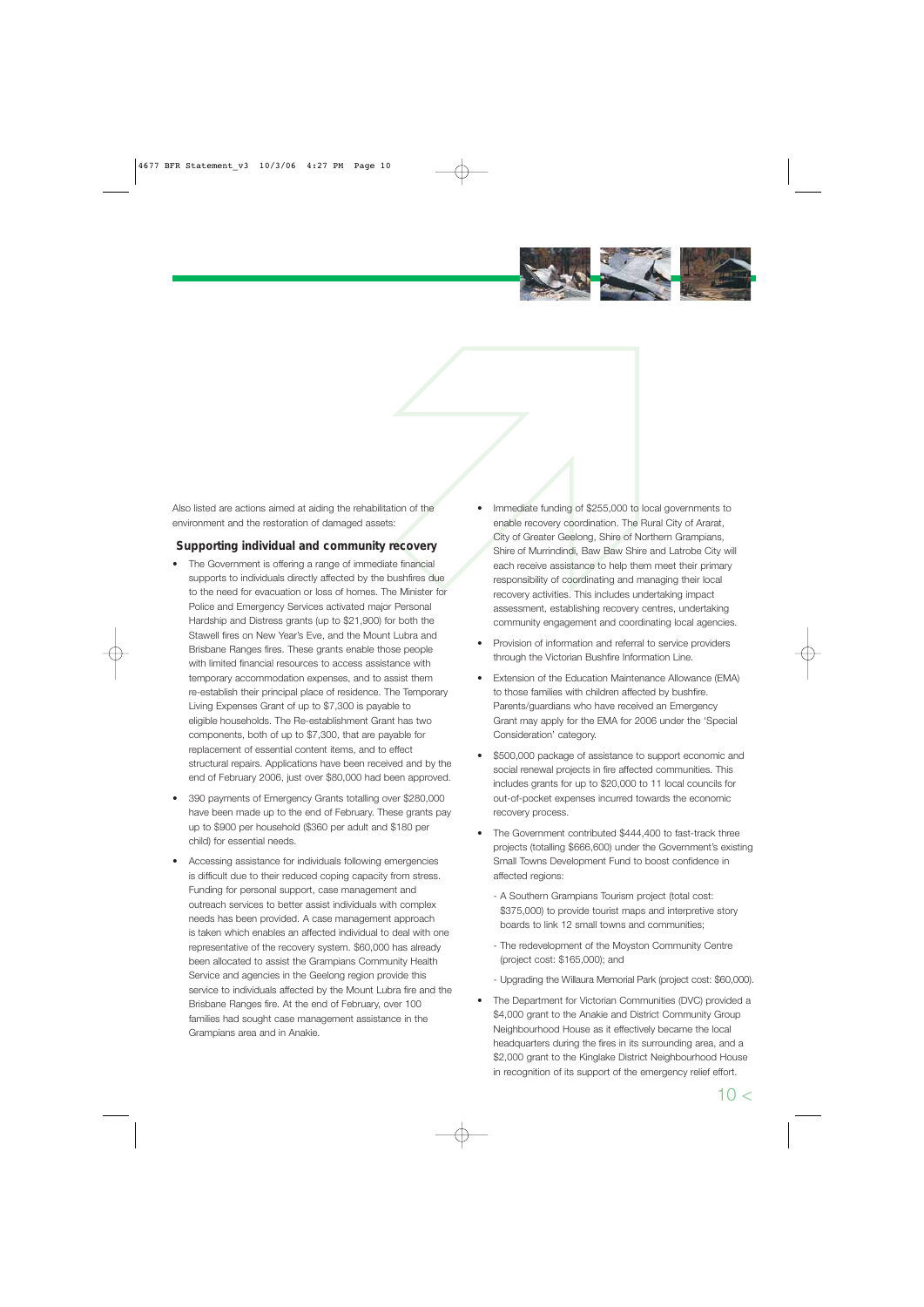## **Supporting emergency responders**

• The provision of an extra \$1million to a State Government program to help emergency services organisations across Victoria purchase specialist rescue and protective equipment. Under this program, the following CFA brigades will receive approximately \$800,000 towards the cost of new tankers – Wooragee, North Hamilton, Brewster, Waubra, Lancefield and Huntly.

#### **Supporting farmers and rural landholders**

- The Rural Finance Corporation (RFC) is making Concession Loans available to householders whose principal residence has been damaged or destroyed, and to voluntary not-forprofit organisations, primary producers and small businesses that have suffered property loss or damage as a direct result of the bushfires. Loans at 2.6% per annum, with a maximum term of the concessional period of five years, for an amount up to \$100,000 for a single advance to \$150,000 for aggregated loans are available. Loans of more than \$150,000 will be considered in exceptional circumstances. The RFC is able to assist with the application process.
- The Government has provided \$125,000 to the VFF to fund coordinators and cover fuel costs associated with the transport of emergency fodder and agistment.
- Reimbursement of insurance excess up to \$400 for claims made for Crown land (Park and State Forest) boundary fences damaged or destroyed by bushfires (estimated cost \$55,000).

#### **Supporting business and tourism operators**

- The establishment of a Grampians Bushfire Tourism Recovery Taskforce with representatives of tourism stakeholders and councils to identify short, medium and longer-term strategies to ensure the future growth of the region's tourism industry.
- The production of print media and radio advertisement to promote individual events being held in the Grampian region over February to April 2006 to attract visitors –

the Grampians Jazz Festival at Halls Gap (10-12 February), Moyston Country Music Festival (12 March), 125th Australia Post Stawell Gift (15-17 April) and Grampians Great Escape Food and Wine Festival (29-30 April).

- A \$5,000 grant to help ensure the Halls Gap Jazz Festival proceeded.
- \$100,000 for one-on-one advisers to businesses in relation to taxation/finance, marketing, inventory management, employment, business planning and other relevant areas.

## **Rehabilitation of the environment and restoration of damaged assets**

- Gippsland Water and Wimmera Mallee Water are working with DSE to assess risk to water supplies in their catchment areas. Initial stabilisation works have been carried out and further works will be implemented. Longer-term proposals for revegetation will support catchment health and soil stability in affected areas.
- In association with DHS, water authorities provided emergency supplies of potable water to communities during the active phases of the fire emergency. The Government offered to assist those landholders experiencing significant hardship as a result of the reduction in their essential water supplies due to fire fighting efforts, with financial assistance for water cartage and replenishment.

# **Supporting Councils**

• Financial assistance to municipal councils is available to assist with the cost of restoring municipal assets and for expenses incurred for emergency protection works. This Relief Fund is administered by the Department of Treasury and Finance (DTF) and a teleconference was organised with the four shires in the Grampians region and DTF officials to discuss the Fund. DTF officers are currently providing advice to councils to assist them with applications to the Fund.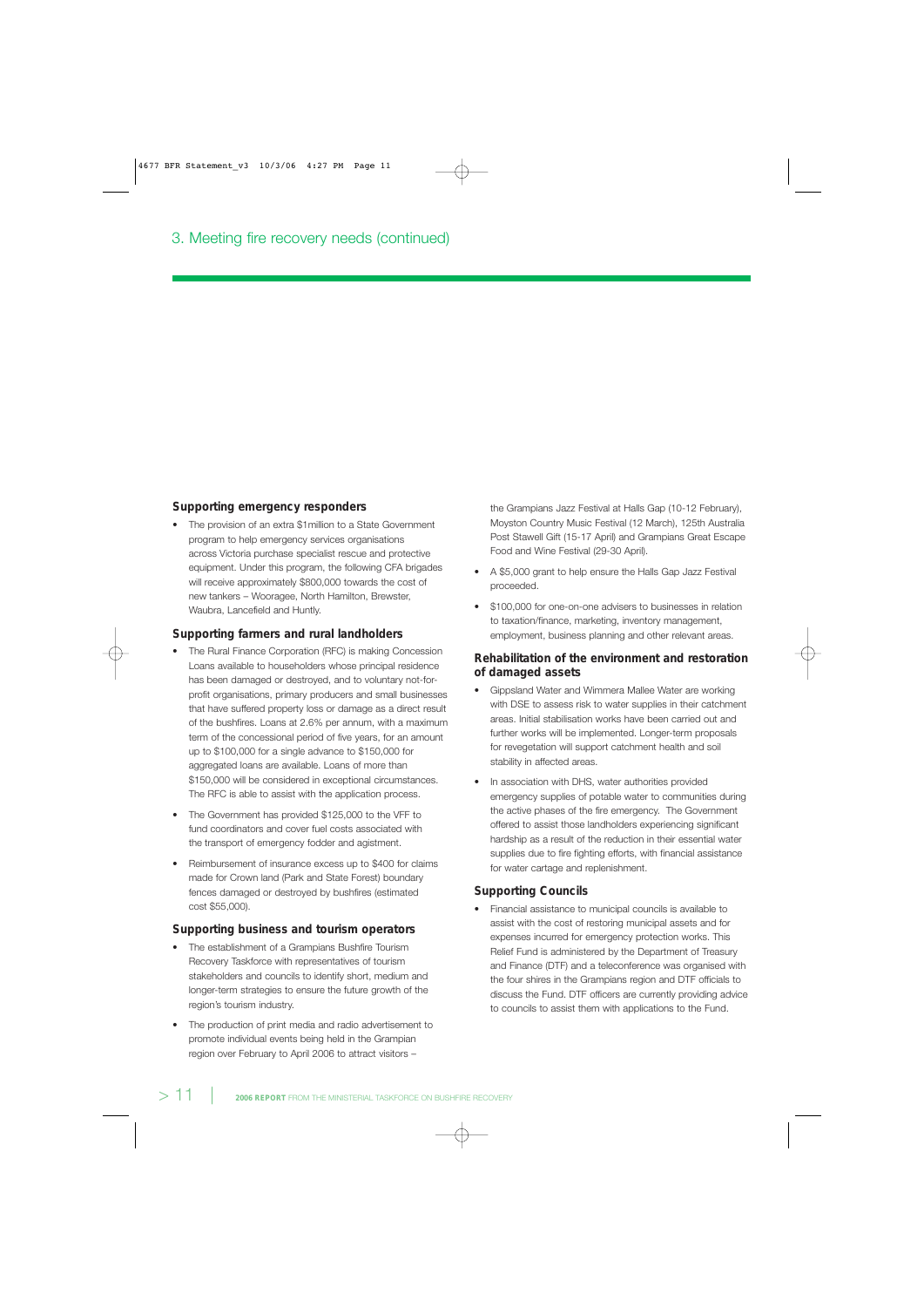

# **Other support**

Work gangs from Ararat Prison helped out in fire damaged areas. There are currently two gangs (approximately 30 offenders) sent out to do community work, and a decision has been made to extend both groups until the end of the financial year. Corrections authorities are currently working with other government departments to make sure the offenders are put to work in areas where they can be of most benefit.

Utility providers made efforts to re-instate services quickly. The Australian Taxation Office reassured bushfire victims not to worry about their tax matters and outlined a package of assistance measures. This involved an offer to fast-track refunds, provide additional time to pay debts without penalty, extend deadlines for lodgement of documentation and assist with the reconstruction of tax records. Centrelink offered ex-gratia payments of \$1,000 per eligible adult and \$400 per eligible child for a person who, as a direct result of the fires, is unable to live at their principal residence because it had either been destroyed or was deemed uninhabitable for a period of two weeks.

Mechanisms exist under the Natural Disaster Relief Arrangements for the Australian Government to assist Victoria with the extraordinary costs of response and recovery from defined natural disasters. This sets out the cost-sharing arrangements between States and the Commonwealth for costs incurred as a result of an eligible natural disaster. States are primarily responsible for the costs of the natural disasters until a threshold expenditure level (related to the State's revenue base) is reached. In the case of these fires, Victoria's initial expenditure threshold is currently set at \$64.1 million per annum and is unlikely to be exceeded, other than for the Personal Hardship and Distress component, for which the threshold stands at \$240,000 per fire. The Commonwealth will re-imburse Victoria 50% of the amount exceeding this threshold.

A Grampians Region Bushfire Appeal has been launched by the Northern Grampians, Horsham, Ararat and Southern Grampians municipalities. Donations can be made to any ANZ Bank. Cheques can be made payable to the Grampians Region Bushfire Appeal and posted to PO Box 580, Stawell Vic 3380.

# **3.2 Next steps in funding recovery**

# **Understanding the longer-term impacts and community needs**

3.2 Next steps in funding<br>
13.2 Next steps in funding<br>
130<br>
Understanding the longer-terr<br>
20<br>
130<br>
E financial<br>
The Ministerial consultations appear to<br>
the Ministerial consultations appear to<br>
13.2 New Ministerial consul members of the fire-affected communities has informed The Ministerial consultations appear to have been universally well received, with the Premier and Taskforce members gaining a vivid picture of the challenges ahead. Viewing the devastation firsthand and engaging in face-to-face encounters with decision making at the highest level in Government and shaped the Government's response to assist individuals, families and communities rebuild their lives.

> Fire recovery committees established in each of the regions, with representatives from the major government agencies, have also informed the Taskforce of the impacts in their communities.

> Given this diverse range of influences, additional funding has been scoped to address issues consistently identified within the broad areas of rebuilding individual and community strength, economic revitalisation and environmental recovery and regrowth.

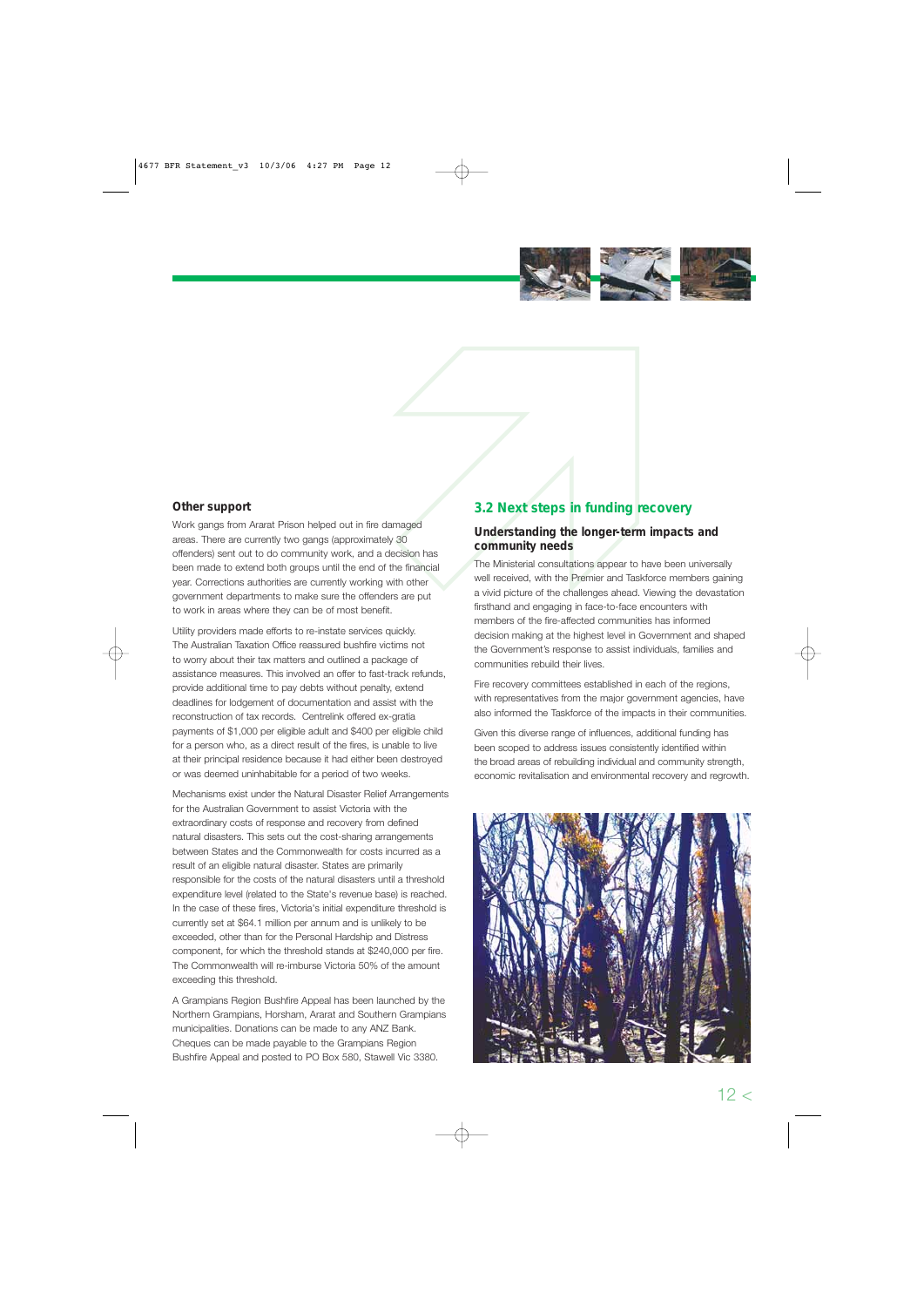# 4. Issues, responses and actions



This Report has focused on the development of a range of initiatives and actions, underway and proposed, to support community, environmental and economic recovery.

These responses have been shaped by many of the serious issues resulting from the fires for communities, local industries and the natural environment.

As part of the Taskforce consultation process, issues were identified as being imperative on the recovery agenda. These have consistently included the impact on the environment, farming land, fencing, stock losses, tourism and infrastructure as well as the personal and social cost of the fires on individuals, families and small businesses. Many of these issues are interrelated, for example, a downturn in businesses reliant on access to the amenity of the State parks will in turn impact on other local businesses and the broader community, both in economic and social terms.

The longer-term impact of the fires is not isolated to the communities directly affected but felt throughout the neighbouring regions. Even within those affected communities, the fire's impact has penetrated the community in areas not immediately obvious, particularly for those organisations reliant on voluntary assistance with raising funds, as such help is now limited.

The main issues now facing these communities and the Government for the longerterm recovery broadly fit the following categories:

- Supporting resilience and regrowth across the communities through community development;
- Supporting affected businesses and their impact on other industries and the community;
- Supporting farmers and other rural landholders;
- Protecting and rehabilitating the natural environment and restoration of the natural resource base to support tourism and other impacted industries; and
- Rebuilding the tourism industry.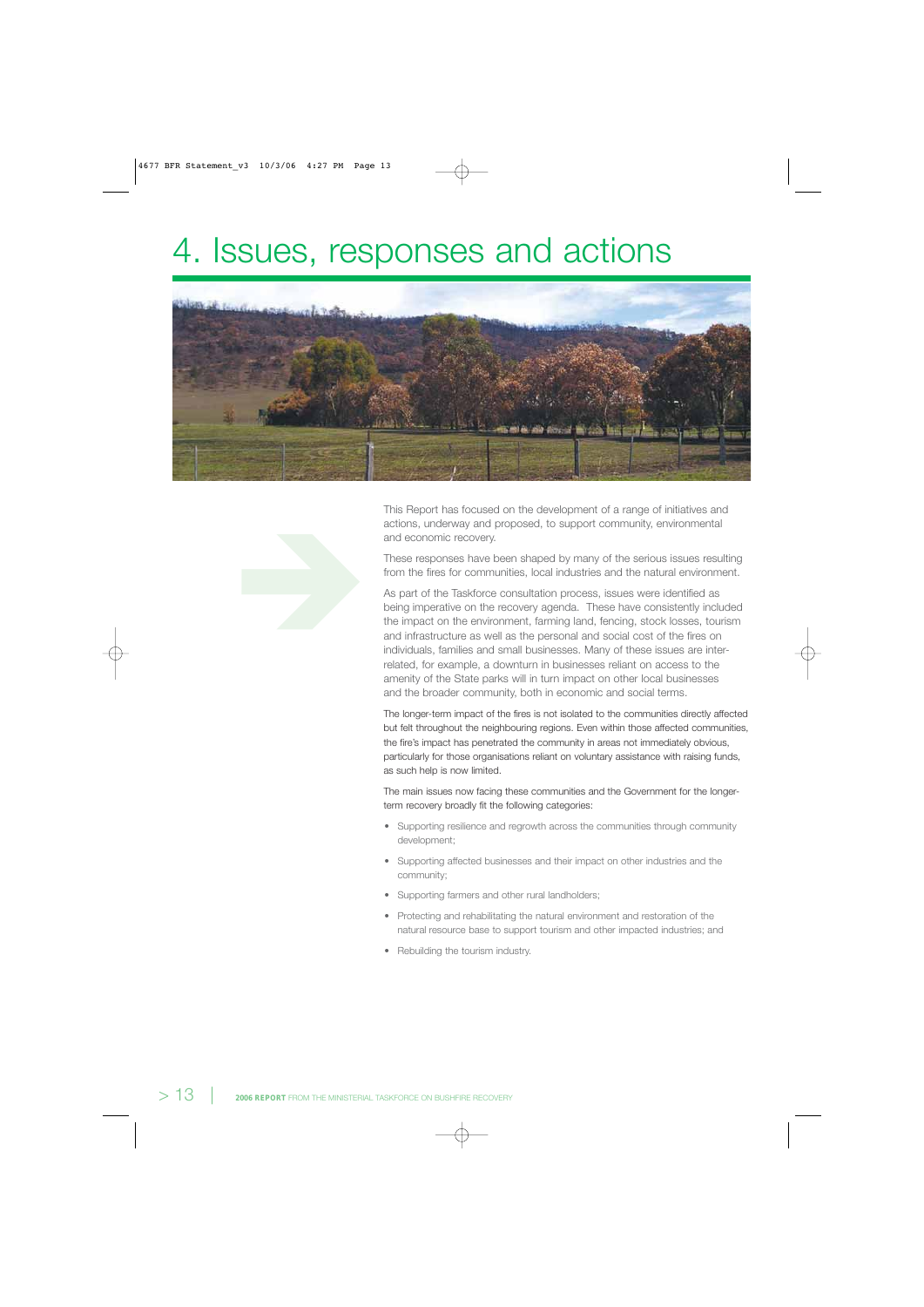

# **Community-based recovery**

# **Supporting individual and community resilience**

The impact on the affected communities has been extensive, including stress and anxiety associated with the loss of lives, frequent and repeated evacuation alerts, direct fire threats and subsequent loss of farming and residential property.

Further, the secondary economic impacts on commercial and tourism interests have taken a toll. The community impacts often manifest themselves as anger at government agencies, division within the community and a decline in the health and wellbeing of affected individuals.

Recovering from any emergency is a long-term process for a community as the effects can be significant and long lasting. It has been found that communities with a high degree of involvement in the recovery process recover quicker and more cohesively. The Government therefore recognises that communities must take the lead in managing their recovery by not only responding to immediate needs but also addressing longer-term issues.

The most effective mechanism to ena<br>
level has been through the establishm<br>
committees (CRCs), with representation<br>
density communities, local government, local<br>
government. They are convened by lo<br>
take a lead role in the The most effective mechanism to enable recovery at a local level has been through the establishment of community recovery committees (CRCs), with representation from the affected communities, local government, local agencies and state government. They are convened by local governments, which take a lead role in their ongoing operation.

> needs requires detailed knowledge and understanding of local Generating tailored solutions and strategies to meet a community's strengths and weaknesses to rebuild their social and physical capital. CRCs are developing local bushfire community recovery plans that target a range of initiatives from the short to long term. Their focus is on recovery at all levels encompassing individuals, community, municipalities and the broader region to support initiatives that will underpin their future economic, social and environmental wellbeing.

> The initiatives announced to date have directed resources to support fire-affected communities to manage their own recovery.

# Bruce and Robyn Dalkin

#### "Westgate", The Grampians

# New Year's Eve (Dec 31, 2005)

It all started on New Year's Eve, while enjoying a belated Christmas with family and friends. A lighting strike started a fire at Deep Lead about 35kms away, and at about 9.30pm we realised the seriousness of the situation.

Our New Year's Eve festivities were put on hold and our Fire Safety Plan put into action. The unpredictable wind changes kept us on alert all night.

A predicted wind change would take the fire towards the Great Western township and until the wind changed, our estate Westgate was in its direct path. Great Western, Armstrong and Ararat were put on alert.

The damage from this fire was fairly dramatic with many neighbours losing stock, fencing etc.

Just two weeks later another lightning strike started a fire at Mt Lubra near Mt William in the Grampians. Many of our neighbours and friends lost property.

The final wash-up has been devastating with approx 50% of the National Park burnt, 1,500kms of fencing, 30 homes and 60,000 sheep lost and a very weary and stressed community.

The task of rebuilding will be huge, but the amazing community spirit is alive and well. The old saying "through adversity comes strength" is certainly our motto at the moment.

Please come and visit the Grampians, we still have lots to see and do and the regeneration of the area will be amazing.

Robyn Dalkin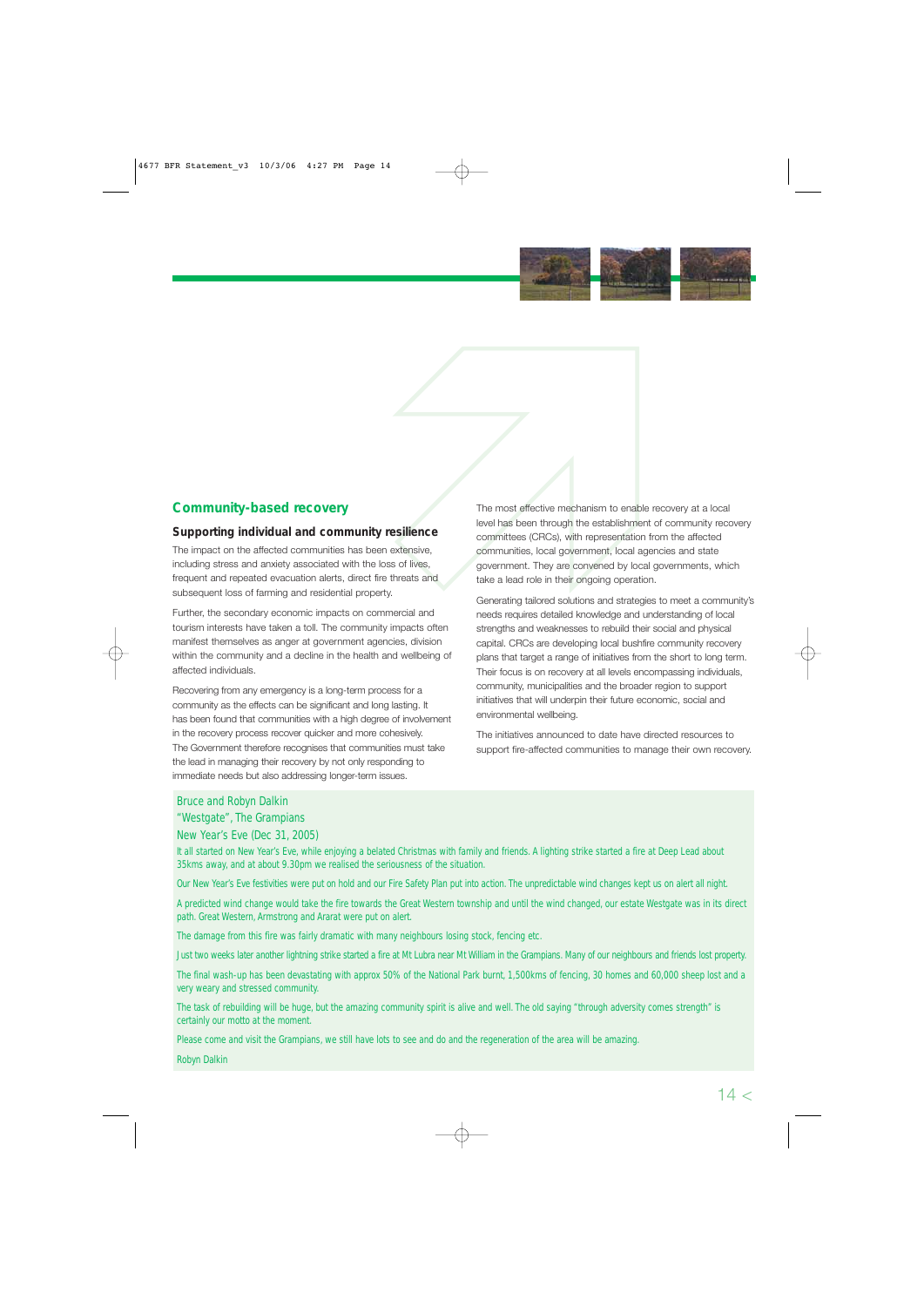#### **Community Development**

Community development is a strategy that has been successfully employed to manage the community impacts of large-scale events, (most recently the fires of 2003 and the drought situation). Community development officers can help local communities develop their own solutions to recovery and can act as a catalyst in drawing communities together, ensuring access to services, providing a voice to affected residents and assisting in the development of local recovery plans.

The Government has worked with the worst affected local governments to develop a community development package that focuses on community engagement, information provision, health promotion and promoting access and assistance and services.

#### RECOVERY ACTION

The Victorian Government will provide **\$300,000** over the next 12 months to the shires of Ararat and Northern Grampians to fund two full-time Community Development Officers (CDOs) with vehicles. Where required, they will also service their neighbouring municipalities of Southern Grampians Shire and the Rural City of Horsham. This funding is in addition to funds already allocated to fire affected shires to facilitate community development initiatives.

These funds will enable the officers to immediately undertake capacity building and community well-being activities within the affected areas and will also be directed to community activities and professional development and mentoring programs.

It is considered vital that communities continue to be consulted and kept informed throughout the recovery phase. Community Recovery Committees will work to ensure that best practice in community engagement is adopted and that this process be coordinated across the various government departments and agencies and local government.

**\$135,000** will be provided to volunteer Committees of Management for 24 community projects. These grants will largely be for community facilities such as halls and recreation facilities in fire affected communities and a small number for tourism facilities.

#### **Monitoring recovery**

Although the Government supports and recognises that communities must take the lead role in managing their own recovery, the government is required to coordinate assistance. DHS is nominated under the *Emergency Management Act* 1986 as the coordinating government agency for recovery from emergencies and will continue to monitor communities during their recovery phase.

## **4.2 Supporting businesses**

While some businesses have experienced an upturn in business due to the firefighting efforts and the needs of emergency services personnel, the majority of businesses in the fire affected regions have reported a business downturn. The extent of the downturn seems to be related to the business location with the effect in the Northern Grampians area, for example, more pronounced than in other areas.

Some business operators in the fire affected areas have experienced an immediate and major reduction in demand for their goods and services, especially those reliant on tourism. Apart from tourism, the other group of businesses identified as significantly affected are those that are, or will be, subject to a drop in discretionary expenditure by the townspeople and others in their immediate community. These are, for example, general stores, newsagents and clothing stores. Some businesses that supply the rural area have experienced an initial upturn, but they see this as not being sustainable and in the months ahead conditions will become difficult due to the massive stock losses.

Business operators have and will continue to lose income through a decrease in tourism activity and the flow on to other support industries and services.

The decrease in economic activity has caused reductions in full-time, part-time and casual staff, resulting in unemployment, with the potential to lead to trade and skills shortages in the medium to longer-term. Skills shortages in some areas will be exacerbated during the recovery phase by the increased demand for professional and trades people, particularly in the building and construction areas.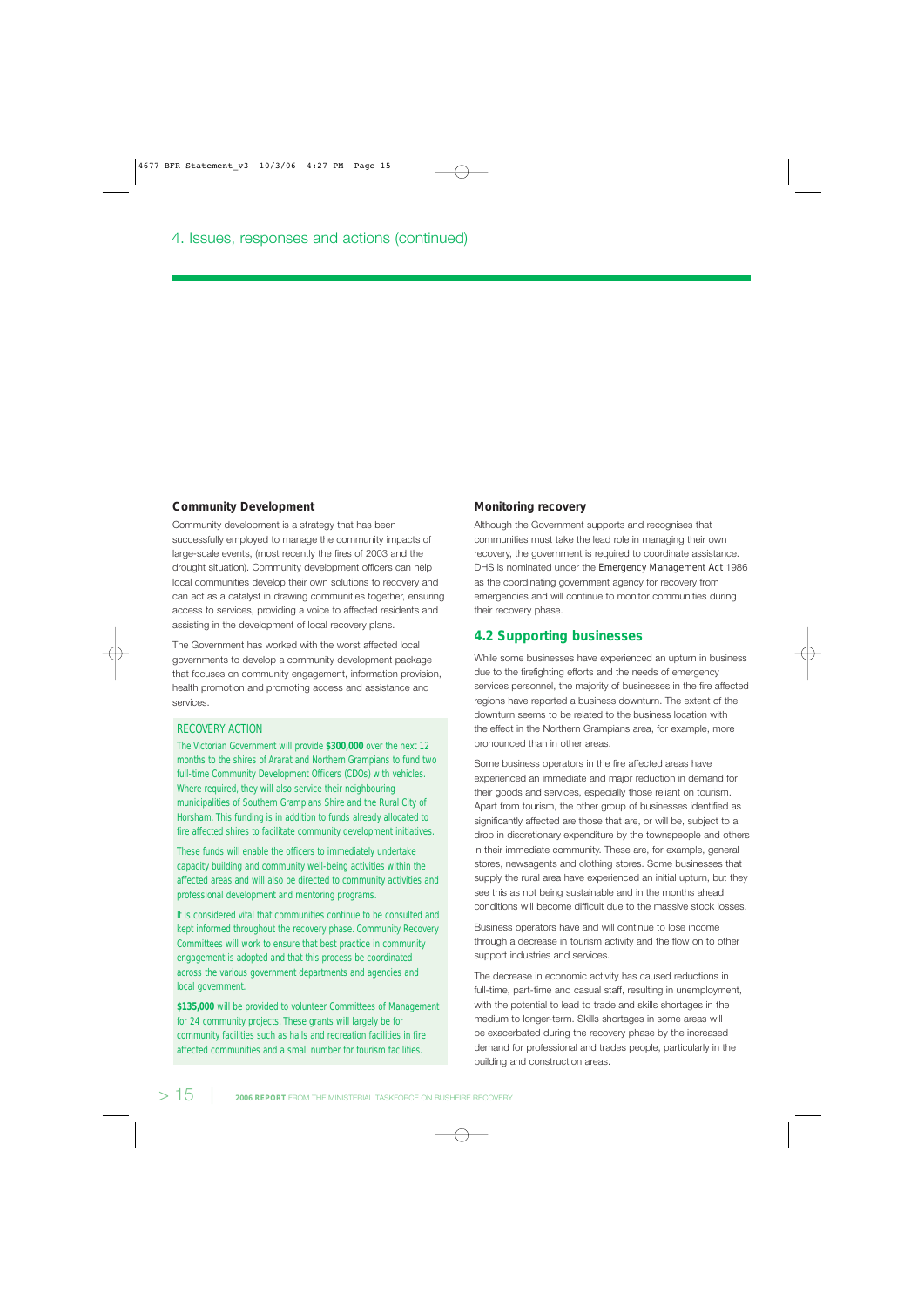

In the longer-term, business capacity to achieve and contribute to economic recovery is intrinsically linked to repairs to damaged infrastructure, agricultural recovery, environmental recovery and In the longer-term, business capacity to achieve and contribute<br>to economic recovery is intrinsically linked to repairs to damaged<br>infrastructure, agricultural recovery, environmental recovery and<br>ultimately the return of

# RECOVERY ACTION

A "Regional Business Capacity Rebuilding Program" was developed to assist bushfire affected businesses. The program, being delivered through Regional Development Victoria, is providing 'one-on-one' advice to businesses in relation to taxation/finance, marketing, inventory management, employment, business planning and other relevant areas, including relationship management, human resources, seeking finance from Rural Finance Corporation, insurance and service delivery. Total funding for the program is **\$100,000**. Over 70 businesses in the Grampians area (including the Dunkeld area) are being assisted, at no cost to the business.

Businesses are now working together to rebuild the area from what was a very competitive commercial environment. There is a strong community spirit emerging of banding together to come through this difficult period. Businesses are now looking at joint marketing campaigns to bring visitors back to the area.

A representative of one company in the Grampians area stated: "It is our belief that the advisers provided through the Business Capacity Rebuilding Program has provided an immediate and direct benefit to our company through the consultancy services provided. The adviser helped us to reassess the situation and provided a very positive slant on a negative situation, in collaboration we developed a marketing and recovery strategy for the business in which we are hopeful the strategies identified will be fruitful".

In the Moondarra area of Gippsland the effect on business seems to have been less with only two businesses to date seeking assistance. Further promotion of the program will take place to encourage companies that may have been affected to apply for assistance.

The Department of Innovation, Industry and Regional Development's Victorian Business Centres are providing general business support and, as required, referral and access to existing business programs to bushfire-affected communities.

## RECOVERY ACTION

As part of the Taskforce's Terms of Reference, the Government has identified a further seven Small Towns Development Fund projects to fast-track and is developing a series to be rolled out through the recovery period.

The Victorian Government will contribute **\$987,400** to fast-track the following projects with a total value of \$1.48 million:

- J Ward redevelopment to restore its heritage value as a tourist attraction and improve its economic viability and attract a range of visitors and users to Ararat (cost: \$165,000);
- Upgrading the Ararat CBD streetscape to improve the appearance and function of the shopping centre (cost: \$250,000);
- Implementation of Stage 2 of Halls Gap Urban Design Framework, consisting of the beautification of the Town Centre and outdoor passive recreation areas (cost \$120,000);
- Implementation of Stage 1 of Halls Gap Community and Tourism Hub, involving the upgrade and expansion of the existing Community Hall and Tourist Information Centre (cost \$375,000);
- Improvements to the Walhalla Visitor amenities through upgrades to car and coach parking areas, toilet facilities, BBQ and picnic facilities. The amenities block will also incorporate an above ground water catchment tank for community use and for use as emergency water supply for the CFA in the event of a bushfire. (cost \$375,000);
- Upgrade and refurbishment of Bells Hall, Rawson, to enable its ongoing use for a broad range of community, social and sporting functions. (cost \$97,500); and
- The development of new community infrastructure at the Yea Wetlands to enhance the eco-tourism experience for visitors. (cost \$97,500).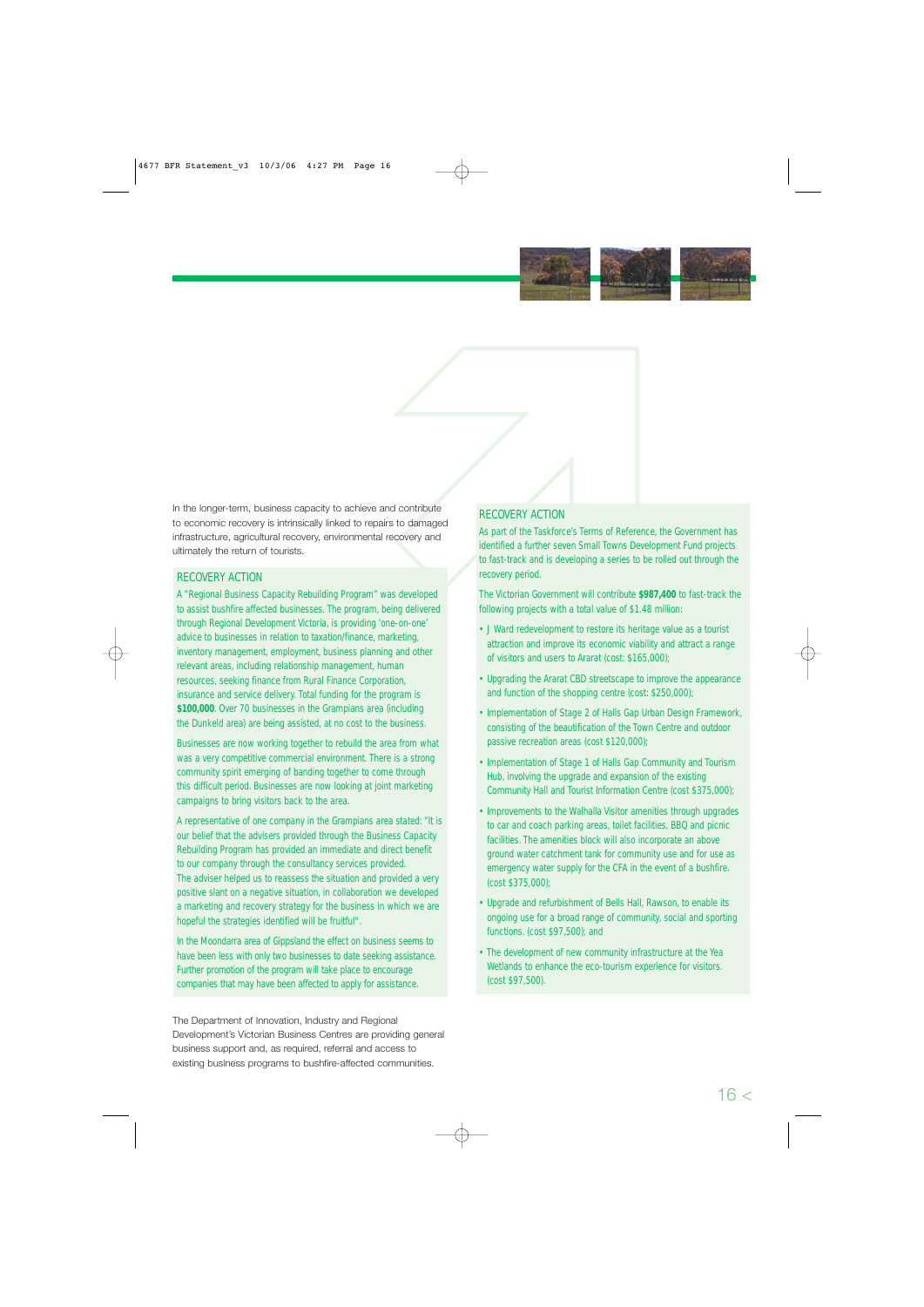# **4.3 Supporting farmers and other rural landholders**

The outstanding efforts of fire fighters across the state limited the damage to private land to 62,000 hectares, with 56 houses and 603 farms affected.

However, the losses that occurred to stock, fencing, fodder, pastures, crops, plantations and beehives will have ramifications to farm businesses and natural resources in the short, medium and longer term.

A staged process to agricultural recovery is planned that provides for the management of immediate and longer-term issues. To help support the farming community, the Government will deliver an assistance package of **\$3 million**.

#### Features of the package include:

- A case management approach that allows for whole-ofgovernment delivery of recovery services;
- Provision of a strategic planning service as a starting point to establishing immediate and longer-term family and business recovery priorities, and a gateway to other programs to ensure more effective targeting of government assistance;
- Projects that will support the implementation of best practice (continuous improvement) in business and natural resource management that lead to private and public benefits; and
- Incorporation of lessons learnt and recommendations made following the Alpine fires of 2003 and Eyre Peninsula fires of 2005.

#### **Government Case Management**

The Victorian Bushfire Inquiry that followed the Alpine fires of 2003 recommended that a case management approach be applied to recovery.

This was further endorsed in an evaluation of the Alpine Fires Agricultural Recovery Program, which identified the following benefits:

- Reduction in landholder frustration arising from multiple property visits undertaken by different staff and different Government, non-Government and community organisations;
- Reduction in the huge volume of correspondence delivered to landholders and paperwork required to access assistance;
- Greater uptake of more targeted services and assistance;
- More appropriate and equitable allocation of assistance programs; and
- More efficient use of government resources by minimising further impacts on the delivery of core services.

#### RECOVERY ACTION

The Victorian Government will provide **\$400,000** for the provision of a case management service to assist farm family and business recovery. Case managers will offer a single point of contact for rural landholders that will facilitate access to the full range of government services, support programs and specialists. They will:

- 1) Work with landholders to develop priorities for recovery;
- 2) Liaise with various professionals and agencies to coordinate the provision of appropriate services in a holistic manner; and
- 3) Undertake necessary follow-up as it relates to the extent and quality of the service provided, and ensure the level of servicing is appropriate to landholder needs over time.

#### **Determining Business Priorities**

In the immediate aftermath of the fires, rural land managers will be faced with numerous decisions relating to the reestablishment of businesses, human and financial issues, land use and natural resource management. While the government cannot "rebuild" farm businesses or properties to pre-fire condition, it can assist landholders develop priorities for recovery in a way that ensures government expenditure and landowner effort delivers the best possible outcome.

> 17 | **2006 REPORT** FROM THE MINISTERIAL TASKFORCE ON BUSHFIRE RECOVERY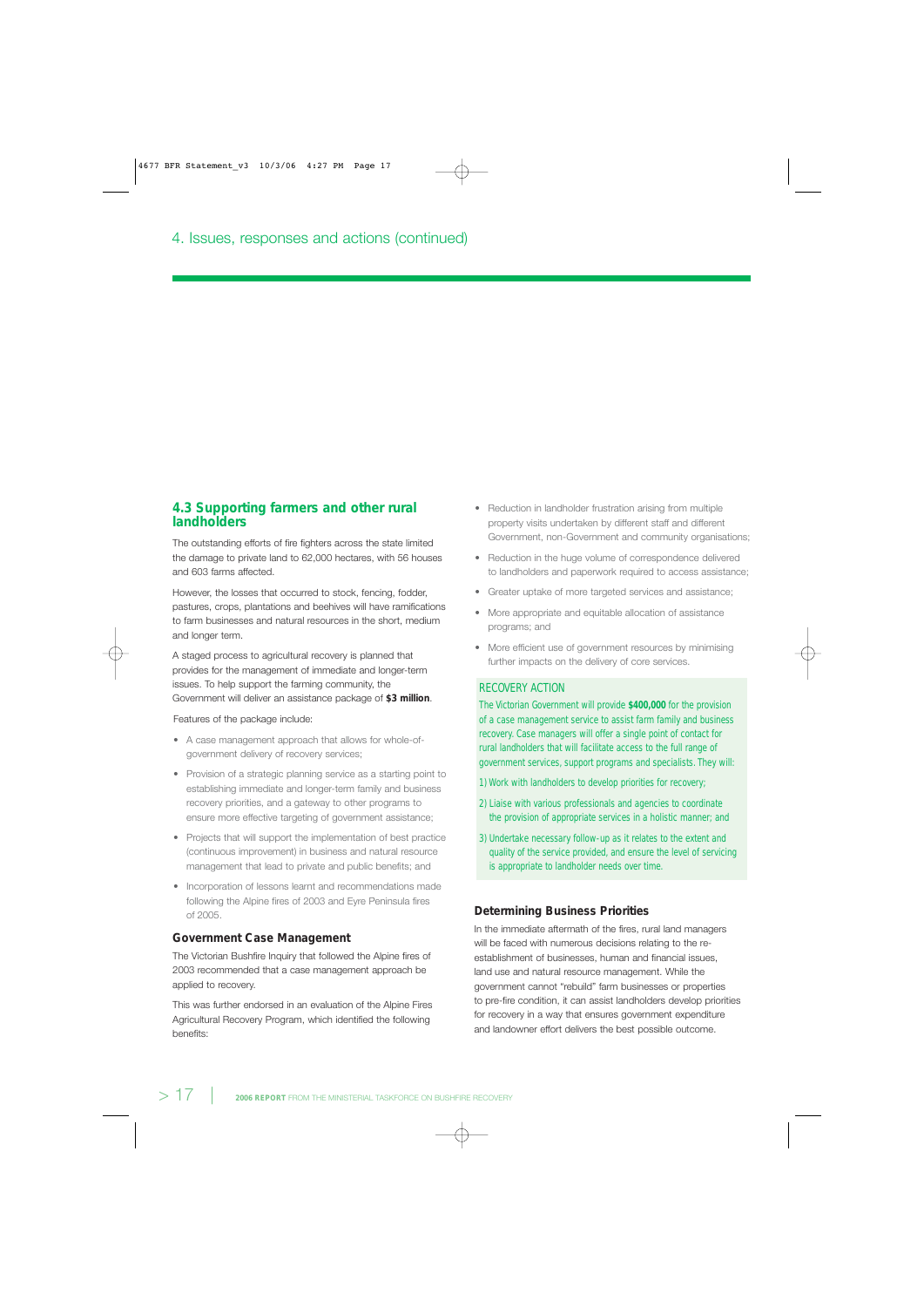

#### RECOVERY ACTION

The Victorian Government will provide **\$200,000** for strategic planning workshops. The workshops will assist landholders in the identification of family and business recovery priorities and will flag recovery initiatives to ensure maximum understanding and uptake of available recovery programs. Given the importance placed on strategic planning, the workshops will be a pre-requisite activity for some recovery grants.

#### **Farm Business and Land Management**

In the immediate aftermath of the fire, DPI worked with affected landholders to identify losses and needs. In addition to assisting with immediate animal welfare issues, information was provided to landholders on matters such as post-fire erosion control, pest and weed control (a weed alert pamphlet has been produced and distributed), feed planning, pasture management/reestablishment, agricultural chemical disposal and agro-forestry.

#### RECOVERY ACTION

The Victorian Government has made subsidies available to farmers and land managers to train in farm and risk management. Under the FarmBis scheme, farmers and land managers are eligible for 50-65% of the costs of attending registered courses. Other extension programs offered by DPI, including environmental management programs, BestWool, EdgeNetwork, TopCrop, Target 10 and Horticultural "Cheque" Programs, also provide information and technical assistance for reducing risk.

#### **On farm works**

The extensive physical damage that has occurred across 603 properties has resulted in the loss of 53,000ha of pasture, 1,100 ha of crops, 2,654km of fencing (including 364km of crown land fencing) and 44 tonnes of supplementary feed. The construction of fire trails as part of the fire response has also left a mark on private land.

The Government has commenced wo<br>egic<br>fire trails constructed on both public a<br>stock feed needs are currently being n<br>a stock feed needs are currently being n<br>a straining community. However, the long<br>damage to pasture, feed The Government has commenced work on the rehabilitation of fire trails constructed on both public and private land. Immediate stock feed needs are currently being met on remaining pasture, agistment and/or fodder that was generously donated by the farming community. However, the longer-term consequences of damage to pasture, feed and fences has implications not only for remaining stock over the autumn/winter period, but also for soil erosion, on-farm and catchment water quality, and weed infestation.

## RECOVERY ACTION

The Victorian Government has provided **\$125,000** to the VFF to assist with fuel costs associated with agistment and donated fodder, and volunteer coordination. The Government will consider providing additional funding should it be needed.

It will also reimburse landholders for insurance excess (up to \$400) for claims made for Crown Land (Park and State Forest) boundary fencing damaged or destroyed by fire. The Taskforce reviewed and reaffirmed the general principles of the fencing assistance policy developed following the 2003 fires.

As an immediate priority, an additional **\$1.3 million** will be provided for stock containment areas and stock watering facilities, as well as soil erosion works, which includes the desilting of farm dams.

#### **Pest Plant and Animal Management**

Pest animals are known to increase their impacts on private land after fire through increased predation by foxes on vulnerable stock and increased susceptibility of bared soil to erosion caused by rabbit activity.

62,000ha of ground denuded by fire will encourage germinating weed species, which may be existing or new weeds which have been transported into the fire area by vehicles, machinery, fodder and livestock movement.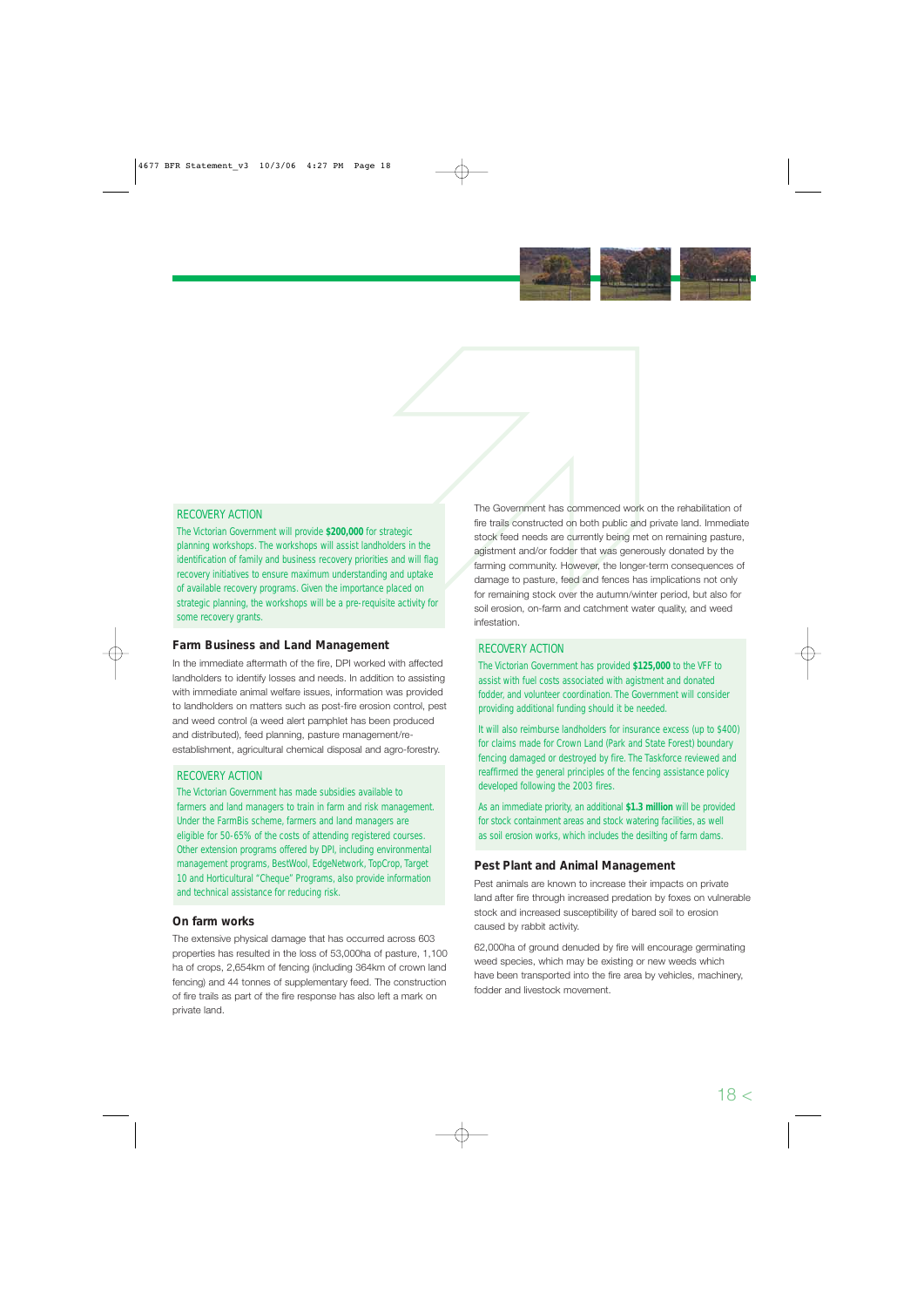#### RECOVERY ACTION

The Victorian Government will provide **\$1.1 million** to assist land managers with pest animal control as an immediate priority with on-ground works and baiting programs to take advantage of exposed rabbit warrens and reduced food sources for foxes. Pest plant monitoring, awareness raising and control will target local government and landholders to ensure all introduced weeds as a result of the fire are controlled.

#### **Apiarists**

In the Grampians and Brisbane Ranges fires, in excess of 2,500 beehives were destroyed with at least another 2000 affected by the extreme heat and smoke. Some of the hives not destroyed may recover, but it is expected that this will take months, during which time no production from them will be possible.

The loss of hives is compounded by the loss of the floral resources of the National Parks. It is estimated that it will take at least 6-8 years for the Ti Tree to recover in the Grampians and again be a source of pollen and nectar for bees. The eucalypt and other species within the park will also take many years to recover.

The loss of bees and hives will also impact on the capacity of other agricultural industries reliant on pollination.

#### RECOVERY ACTION

Many of the sites affected in the bushfire regions will be of no benefit to apiarists for many years to come. The Victorian Government will ensure that affected apiarists will be able to retain their rights to access the fire affected apiary sites once they are regenerated and will waive access fees to those sites during that period.

Fire-affected apiarists will be given priority access to 700 vacant sites across the State and are encouraged to seek assistance from their local DSE office. There will also be a two-year moratorium on access licence fees at the relocated sites.

They are further encouraged to contact the Rural Finance Corporation (RFC) to determine their eligibility for access to low interest rate loans.

## **4.4 Environment**

Unlike the Alpine 2003 fires, the recent fires occurred across the State and had greater direct and short-term impacts on private land and communities. The environmental impacts therefore are more diverse and demand varied responses across a number of government departments and agencies, water authorities and catchment management authorities.

By far the largest fire was at Mount Lubra in the Grampians, which affected large areas of the National Park, as well as catchments serving communities in the west of the State. However, while other fires may have been smaller in area burnt, their impact on local environments has also been significant.

#### **Water quality**

Wimmera Mallee Water and Gippsland Water were swift to identify immediate risks to supplies of potable water and in conjunction with DHS offered short-term supplies of bottled water and fresh supplies of domestic water.

As indicated, recognising risks to catchments in the event of rain, fire crews commenced immediate rehabilitation works to fire trails and breaks as soon as it was safe to do so. These short-term works are treated as part of the fire suppression effort, with the aim of ameliorating immediate risks from run-off and erosion.

Longer-term works for further erosion control, particularly from loss of vegetation, are planned and will require further site inspections as part of the recovery effort. While it would be desirable where possible for longer-term works to be commenced at the same time as urgent rehabilitation, the scale of the task is such that it is more important to complete initial works prior to the possibility of rain.

Immediate works to protect vulnerable catchments from ash and run-off were undertaken by water authorities, following the experience of 2003.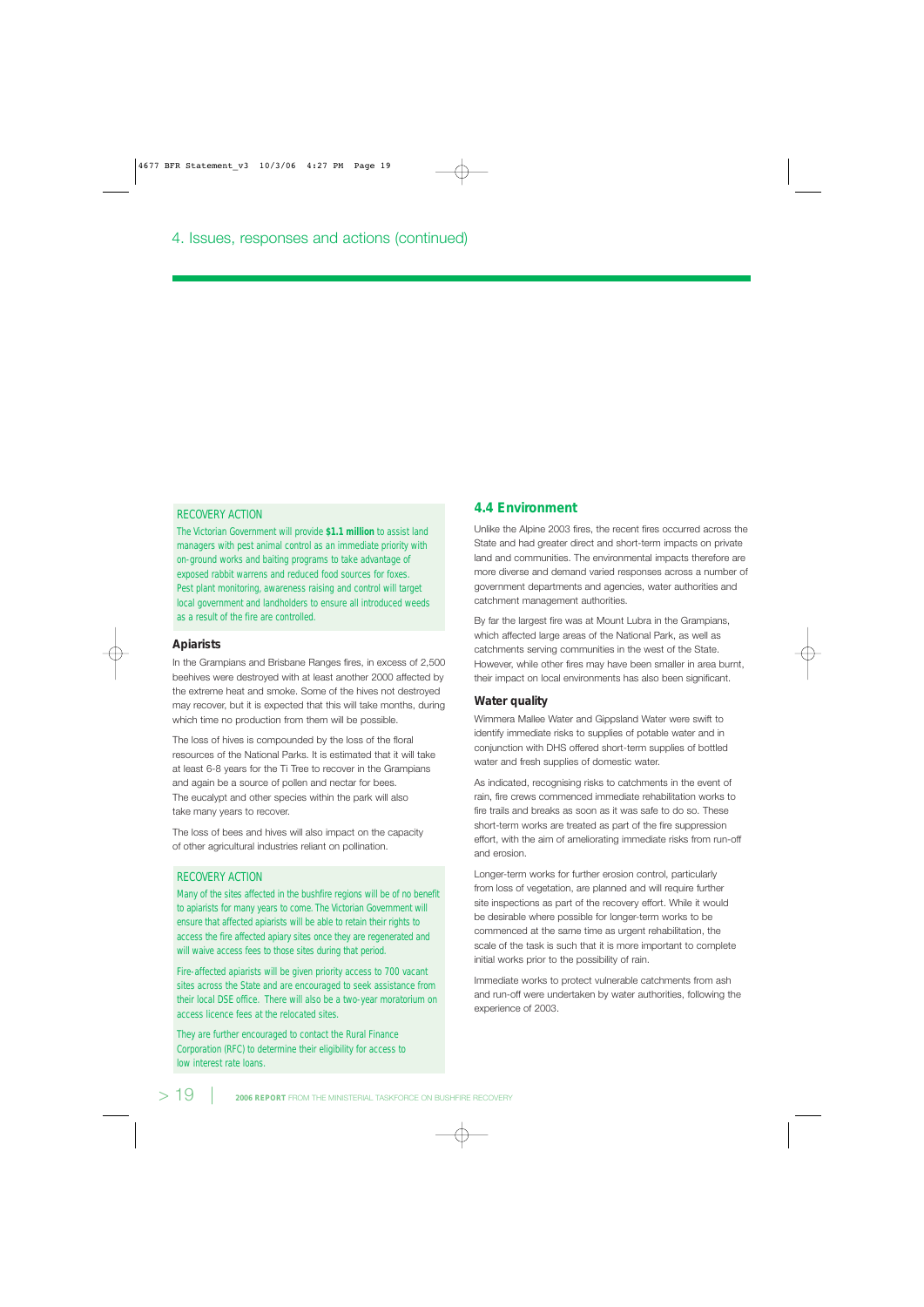

Longer-term works will include repair to infrastructure damaged by the fires. This will be particularly significant for Wimmera Mallee Water, where major infrastructure such as Lake Bellfield was within the fire area. The catchments for Wimmera Mallee Water have also been subject to a long and severe period of below average rainfall, so that water held was well below capacity. This will require particular vigilance in monitoring inflows. Besides damage to infrastructure and catchments, a pine plantation owned by Gippsland Water was within the Moondarra fire area and remediation and possible salvage will be required.

# RECOVERY ACTION

The Victorian Government will immediately provide **\$45,000** to assist with the water authority works to protect vulnerable catchments.

# **Ecological recovery**

As outlined, initial work to stabilise control lines was commenced as part of the fire suppression effort. In accordance with recommendations following the 2003 fires, DSE and its partner agencies will base longer-term recovery on the incident control system used for fires suppression, substituting different skills in management teams as the effort moves from suppression to recovery.

# RECOVERY ACTION

The Victorian Government will provide **\$270,000** for DSE to map fire severity using remote sensing techniques. This is an essential tool for recovery planning, proving valuable when conducted in the wake of the 2003 fires. It will form part of a broader suite of mapping products that will support planning and delivery of longer-term recovery. Existing data sets held by government agencies will be used in conjunction with these images to provide interactive mapping tools and hard copy maps for all personnel involved in recovery. The Grampians region will be given first priority due to pressing short-term recovery needs.

When the templates are developed through this process DSE will also investigate work from the USA to suggest how trigger points (such as area burnt or estimated asset losses) might be applied at an earlier stage of an incident to position agencies for the recovery phase.

# **Ecological and cultural heritage**

Ecological and cultural heritary<br>
a Mallee During recovery from the 2003 fires, pr<br>
d was within sites of indigenous significance were diverse and<br>
the Vietname and Superior (State of Vietname)<br>
and the Vietname matter tha During recovery from the 2003 fires, previously unrecorded sites of indigenous significance were discovered following the loss of vegetation. The Grampians in particular has many known indigenous sites with both the Wotabaluk and Gounditch Mara native title claims connected to the region.

# RECOVERY ACTION

The Victorian Government will provide **\$75,000** to assess and protect cultural values. Planning for recovery in 2006 will build the possibility of indigenous sites into the process from the beginning. Indigenous tour operators whose normal employment has been affected by the fires will be offered opportunities to participate in this initiative.

The suite of mapping products being developed to support recovery will also identify known colonies of ecologically significant plants and animals and will enable the collection of data to provide for future monitoring.

# **Asset recovery and risk management on public land**

Public assets such as trails, bridges, camp grounds, look outs and structures have been damaged or lost. Initial desk-top assessments have been carried out, but will require confirmation through on-site assessment. Key assets have been identified for priority action to enable re-opening of tourist venues, but a longer-term program of repair or replacement will be required.

Extensive damage to the tree canopy in the Grampians will necessitate a felling program to mitigate public risk. Much of the tree cover overhangs walking trails and roads and the damage is such that it will be an urgent priority to assess and remove the risk, focussing initially on areas of higher visitation.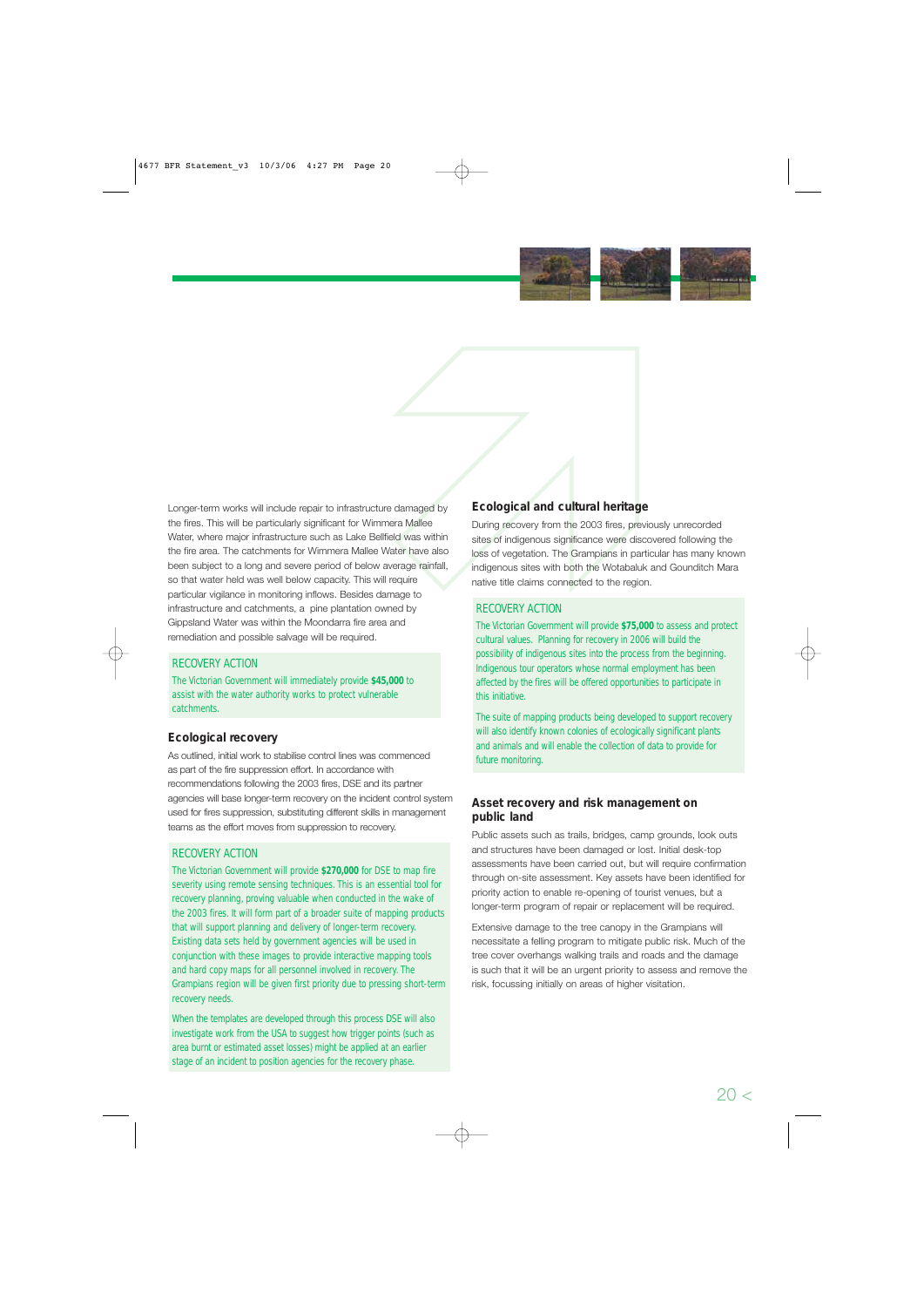#### RECOVERY ACTION

The Victorian Government will provide **\$1.4 million** to extend the summer fire crews for two months and to provide additional workforce to deal with short-term risk and priority repair of tracks. This will cover the priority period for repair of tourism infrastructure prior to Easter. These Project Fire Fighters (PFF) are largely drawn from local communities, so this employment provides an additional stimulus to the economy of fire affected areas.

**\$450,000** will be provided for temporary Park Opening works to ensure the most popular locations in the Grampians are opened as soon as possible. This work will be carried out by the extended summer fire crews with the priority works directed to the restoration of tracks and railings for the Pinnacles, Boroka Lookout and McKenzie Falls – the three major walking tracks for visitation near Halls Gap.

# **4.5 Rebuilding the tourism industry**

The fires are having a significant impact on the tourism industry in the Grampians area. A recent survey of 102 businesses compiled by Tourism Alliance Victoria, in partnership with the newly formed Grampians Region Tourism Recovery Group (GRTRG), identified that the loss of revenue during the peak season will have a significant impact as businesses rebuild.

More than 80 tourism operators that primarily utilise the Grampians National Park were forced to close operations, with some still unable to operate at full capacity.

Businesses and communities are reported to be also suffering from non-recoverable losses resulting from the cancellation of scheduled events.

In addition, there has been massive destruction of tourism infrastructure within and surrounding the Grampians National Park including access tracks, walking tracks, viewing points and car parks.

The formation of the Grampians and the Gippsland Tourism Recovery and Response Groups has been valuable in determining an appropriate course of action, following the Crisis Communication Handbook developed by Tourism Victoria following the 2003 bushfires .

While the North East fires were larger than the recent Grampians fire, the impact on the Grampians region is significant as the Grampians National Park is the area's primary tourism attraction and many sites are now damaged, where as in the North East, the Alpine National Park was only one of a suite of tourism attractions.

The Moondarra fire has had a substantial impact on the local tourism industry, especially in the Walhalla area. However, the key tourism assets, such as the Walhalla township and the Baw Baw National Park, were not directly affected.

While there are positive signs of recovery, there would be substantial benefits in the Government providing tourism recovery assistance.

#### RECOVERY ACTION

The Victorian Government will provide **\$1.65** million for a two-year bushfire response marketing and public relations strategy to commence immediately. In addition to the immediate response of press advertising and public relations assistance, the \$1.65 million package of support and assistance includes:

#### **Grampians**

- \$100,000 staff resourcing (PR, facilitator, project manager)
- \$200,000 industry and product development, especially for the Adventure sector
- \$30,000 market research
- \$100,000 event marketing
- \$120,000 backpacker, international and e-marketing
- \$800,000 winter campaign, including the Space to Think brand campaign; and
- \$125,000 tactical marketing, workshops and direct mail.

#### Gippsland

• \$75,000 support for marketing activities in Gippsland.

Brisbane Ranges, Kinglake and Lake Condah areas

• \$100,000 for marketing activities.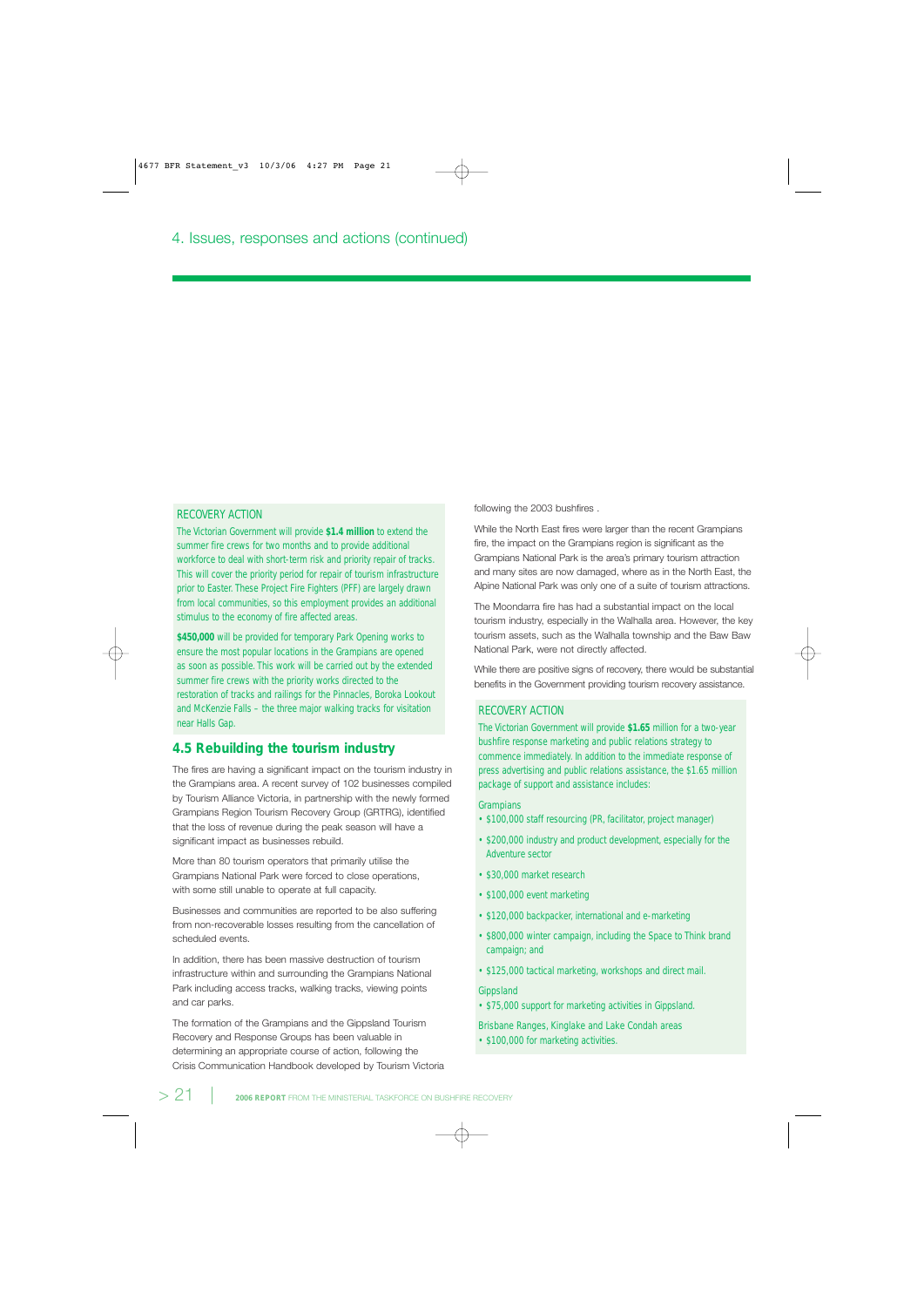

#### BUSHFIRE RECOVERY ASSISTANCE SUMMARY

| RDV Recovery assistance package                                                              | \$500,000      |
|----------------------------------------------------------------------------------------------|----------------|
| RDV Business Planning Recovery Program                                                       | \$100,000      |
| 10 Small Town Development Fund projects                                                      | \$1.43 million |
| New emergency services rescue and<br>protective equipment                                    | \$1 million    |
| <b>Fodder Transport Grant to VFF</b>                                                         | \$125,000      |
| DHS funding for recovery co-ordination and<br>management to local governments                | \$255,000      |
| DHS funding to community health services and agencies<br>for counselling and case management | \$60,000       |
| Neighbourhood House Grants to Kinglake and Anakie                                            | \$6,000        |
| Fire mapping for the State                                                                   | \$270,000      |
| Restoring assets in national parks                                                           | \$450,000      |
| Recovery of catchment and water protection                                                   | \$45,000       |
| <b>Cultural Values Assessment and Protection</b>                                             | \$75,000       |
| Extension of summer fire crews for two months                                                | \$1.4 million  |
| Twenty-four small regional community and<br>tourism projects                                 | \$135,000      |
| Additional support to rural land managers                                                    | \$3 million    |
| Community development package                                                                | \$300,000      |
| Marketing and industry development<br>activities for tourism                                 | \$1.65 million |
| <b>TOTAL</b>                                                                                 | \$10.8 million |

## **Other issues**

A number of issues were raised with Ministers during their consultation with communities. A number of problems resulted from uncertainty about Government policies and forms of assistance available, particularly during the crisis phase. To address this the Taskforce is recommending a package of relevant information across all government departments be posted on central Government websites. This will provide a central location and will include information on food handling and what types of food can be donated, nature and type of financial assistance to individuals, families and councils and assistance available to rural landholders, particularly in dealing with dead or maimed stock. This latter issue was particularly prevalent as these fires were unprecedented in terms of stock loss. **COMBUT CONSERVIGE CONSERVIGE SERVICES CONSERVIGE SERVICES**<br> **SECO,000** A number of issues were raised with Ministers during their<br>
ST00,000 from uncertainty about Government policies and forms of<br>
43 million assistance av

Communication system problems with smoke were raised and although reported to have significantly improved since the 2003 Commissioner for his attention.

The issue of fuel reduction was raised and the Taskforce notes that following the 2002-03 Victorian Bushfire Inquiry significant budget funding was made available. The priority areas are operational decisions for the CFA and DSE. The Taskforce has referred the proposals put forward by the VFF to those bodies for their consideration.

Finally, there was concern about road closures following the fires and the restrictions this placed on efforts to assist those in need. The Taskforce re-affirms the current policy of VicRoads and local councils to manage the re-opening of roads as quickly as possible once they are satisfied that it is safe to do so, and to keep local communities informed of the status of the local road network.